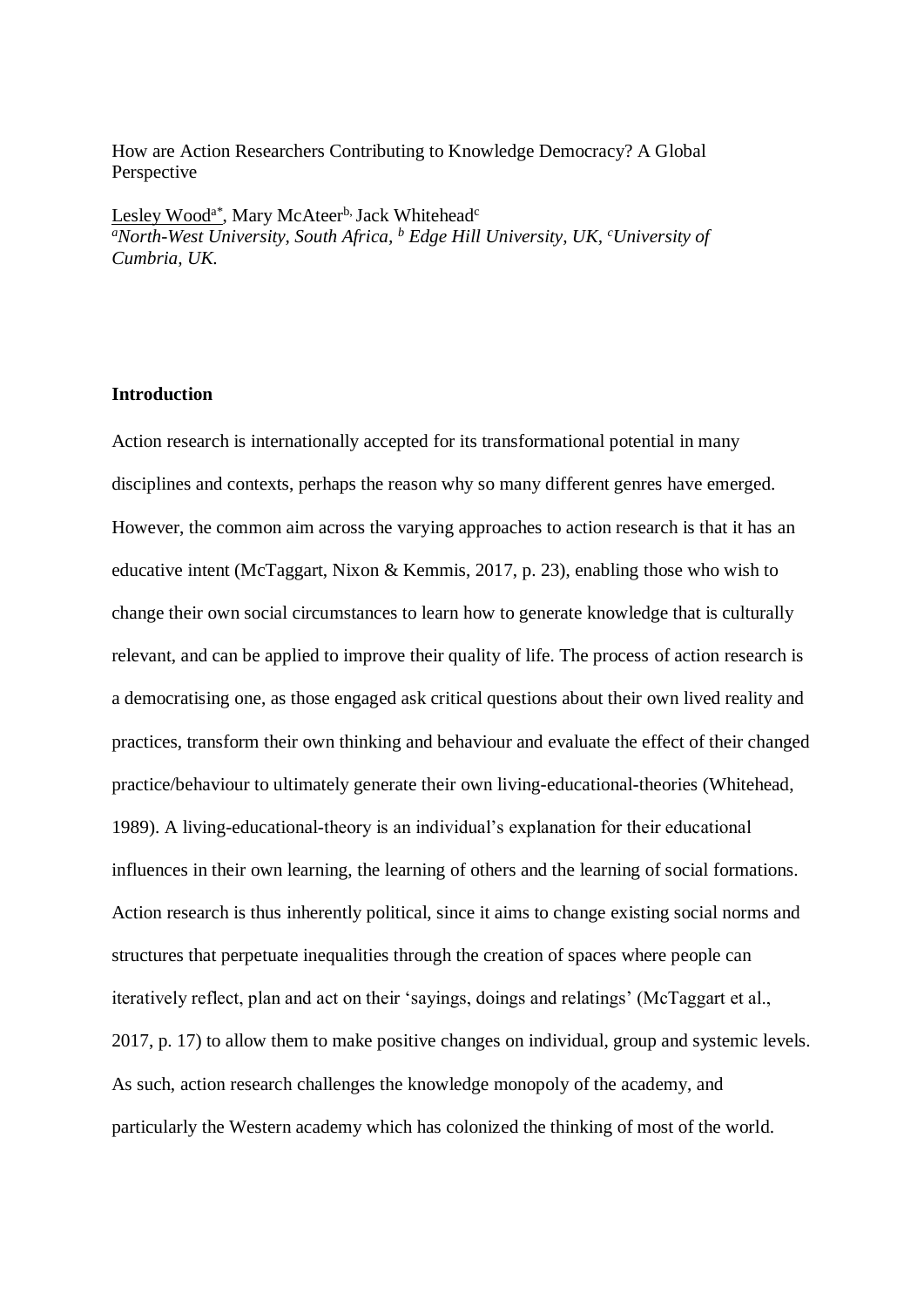Yet, although action research is touted as a suitable way to contribute to the decolonization and democratisation of knowledge, it is often adapted and distorted to fit within traditional understandings of academic research and change processes, so that it becomes no more transformational than traditional, positivist forms of knowledge production. Although several pioneering research publications have taken us in the direction of democratic research (see for example, Chilisa, 2011; Cairns & Harney, 2014; Cram & Mertens, 2016; Del Pino, Jones, Forge, Martins, Morris, & Wolf et al., 2016; Mertens, 2008; Smith, 2015), Masalam, Kapoor and Jordan (2016, p. 343) critique the 'co-option' of participatory action research by the academy and large neo-liberal agencies/nonprofit organizations "in the interests of reproducing western capitalist modernity, through an ahistoricizing, depoliticizing and technicist version of PAR in service of dominant western capitalist ruling class relations." Thus the 'methodology of margins' (Jordan, 2009, p. 18) runs the danger of morphing into yet another tool to sustain the epistemicide (de Sousa Santos, 2014) of indigenous ways of knowing. Such scathing commentary makes it imperative that action researchers begin to ask critical questions of themselves and their intent, to prevent the process from further entrenching the colonial project, rather than fostering redress through the democratisation of knowledge. This type of thinking also gave birth to the idea of convening a global debate on the issue of knowledge democracy.

We think that action researchers must ask themselves critical questions regarding how their practices promote or constrain the democratization of knowledge. Such questions force action researchers to accept responsibility for placing the 'I' at the heart of their enquiries and holding themselves to account for living their values as fully as possible. As academic researchers we three authors have all written extensively about action research, have presented many workshops and worked with numerous students to promote a critical understanding of AR in both the global north and south. Still, we see published many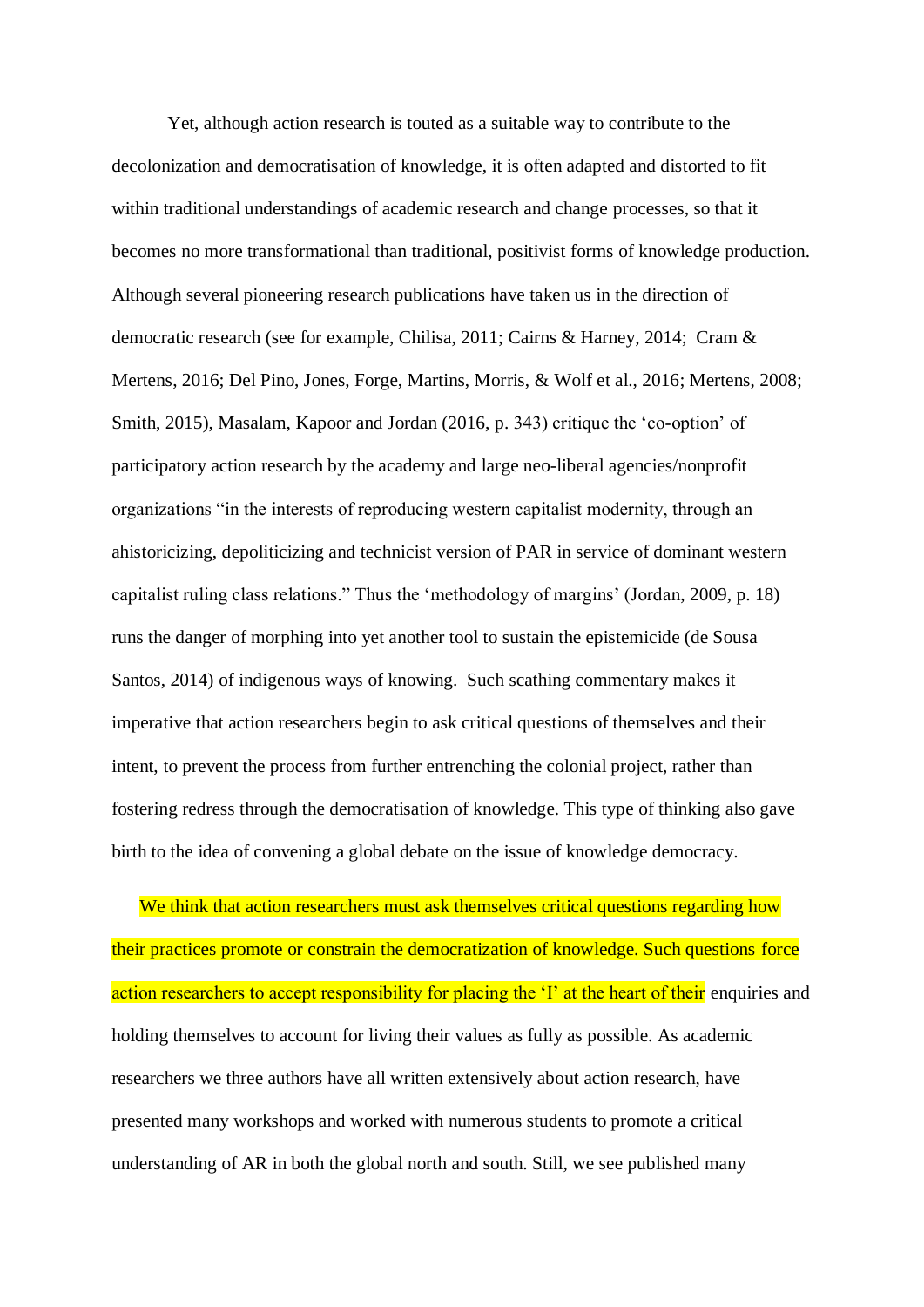examples of watered-down, technically oriented studies which masquerade as action research but are really no more than traditional objective forms of research conducted on people, rather than in authentic partnership. The question at the heart of this paper is, 'How can we, as action researchers, work *with* participants in ways that are contextually and culturally relevant, and generate knowledge that enables people to take control of improving their own lives as they see fit?' Our use of 'we' in the question stresses the importance of working and researching together, whilst protecting the integrity of each individual 'I'. We are researching together to enhance the influence of our enquiries in contributing to making the world a better place to be, with values and understandings that carry hope for the flourishing of humanity. We are doing this with a focus on contributing to knowledge-democracy from a global perspective, and it is for this reason that we agreed to convene and coordinate global participatory workshops prior to the first Global Assembly for Knowledge Democracy, held in Cartagena, Columbia in June 2017. We use the term 'global' with full acknowledgement that the data presented in this paper, although derived from various continents, only represents limited views on the subject. We will now give some background to explain the purpose and context of these workshops.

#### **Mobilizing Knowledge for the first Global Assembly for Knowledge Democracy**

In 2017, the first Global Assembly for Knowledge Democracy was launched under the leadership of Lonnie Rowell from the Action Research Network of the Americas to:

… create a socio-political and culturally diverse space within which concerned people from various parts of the world can meet as a kind of alternative "think tank" that helps point the way towards innovative solutions to global crisis issues by drawing from the wellsprings of knowledge democracy and our shared human capacity to listen to one another. We are interested in the generation of dialogue at the intersections of networks of action researchers, people involved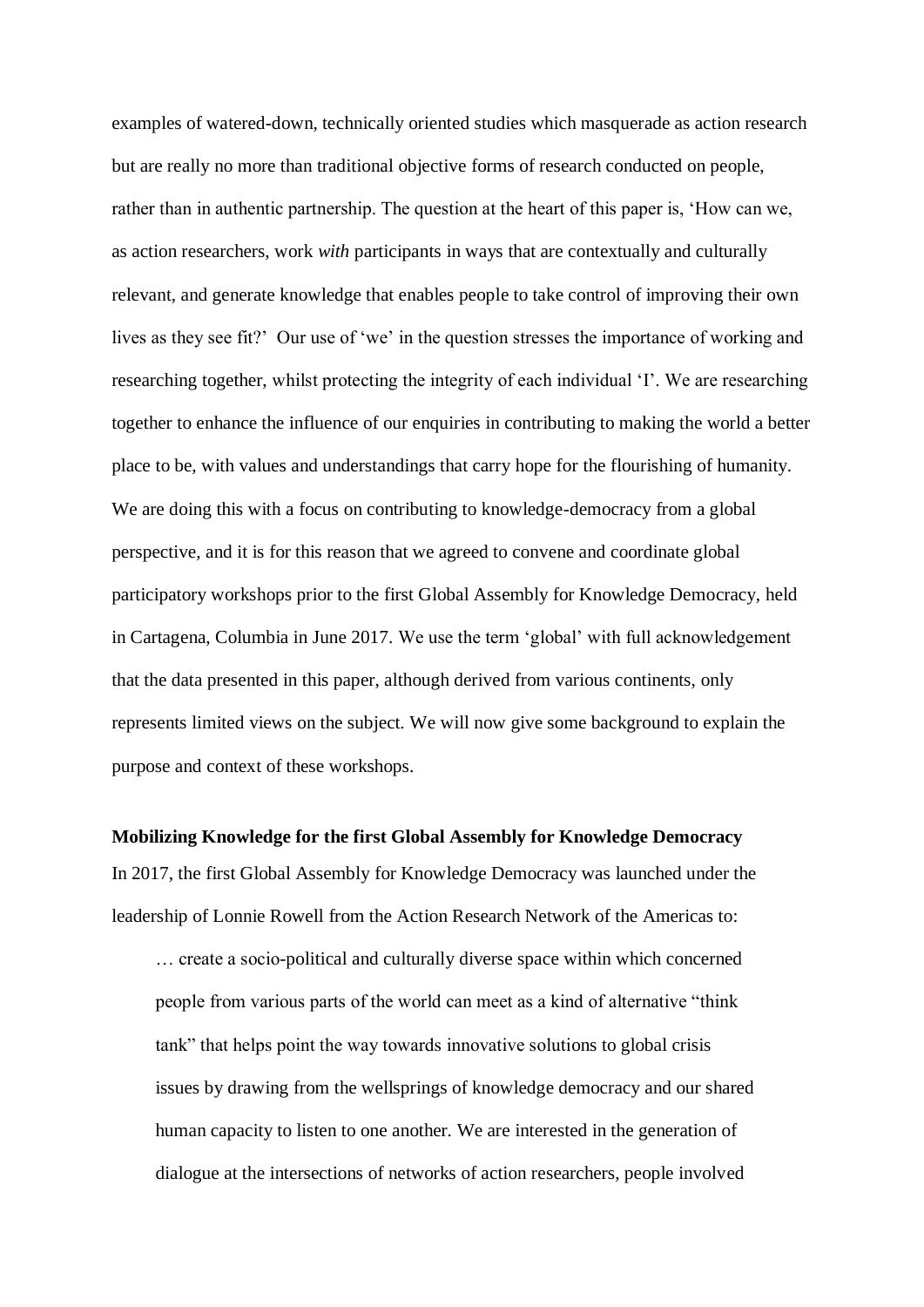in various participatory forms of analysis and action, and activists working diligently to create an alternative globalization

[\(www.knowledgedemocracy.org\)](http://www.knowledgedemocracy.org/).

To help delegates to prepare for the June assembly and ensure that as many voices as possible were included in the discussion, a call was issued to invite regional networks of action researchers to run workshops convened around the question:

*To what extent can epistemological, ideological and political differences be reconciled in the interest of a sustainable and socially just world?* 

It was suggested that, out of their discussions, they develop concept papers on knowledge democracy and related issues of decolonization and globalization. These papers were then posted on the website for others to engage with before, during and after the Assembly. We provided some rationale on the need for engaging with the topic of knowledge democracy and some guidelines on how they might do so as explained on the website by Rowell, Edwards-Groves and Ramos (2016) (see [http://arnawebsite.org/wp](http://arnawebsite.org/wp-content/uploads/2017/04/KMb_Brief_June2016.pdf)[content/uploads/2017/04/KMb\\_Brief\\_June2016.pdf.](http://arnawebsite.org/wp-content/uploads/2017/04/KMb_Brief_June2016.pdf)) The following section is taken from this site.

### *What is Knowledge Democracy and Why Do We Need to Discuss it?*

De Sousa Santos (2008, p. xxxiv) calls for discussion around the "geopolitics of knowledge, its eagerness to problematize the equation of who produces knowledge, in what context, and for whom." Thus, the 1st Global Assembly is being organized with the intention of initiating a thoughtful and strategic assessment of the politics of knowledge creation and the potential of participatory approaches as alternatives to a monolithic knowledge enterprise based on the domination of the Global North and the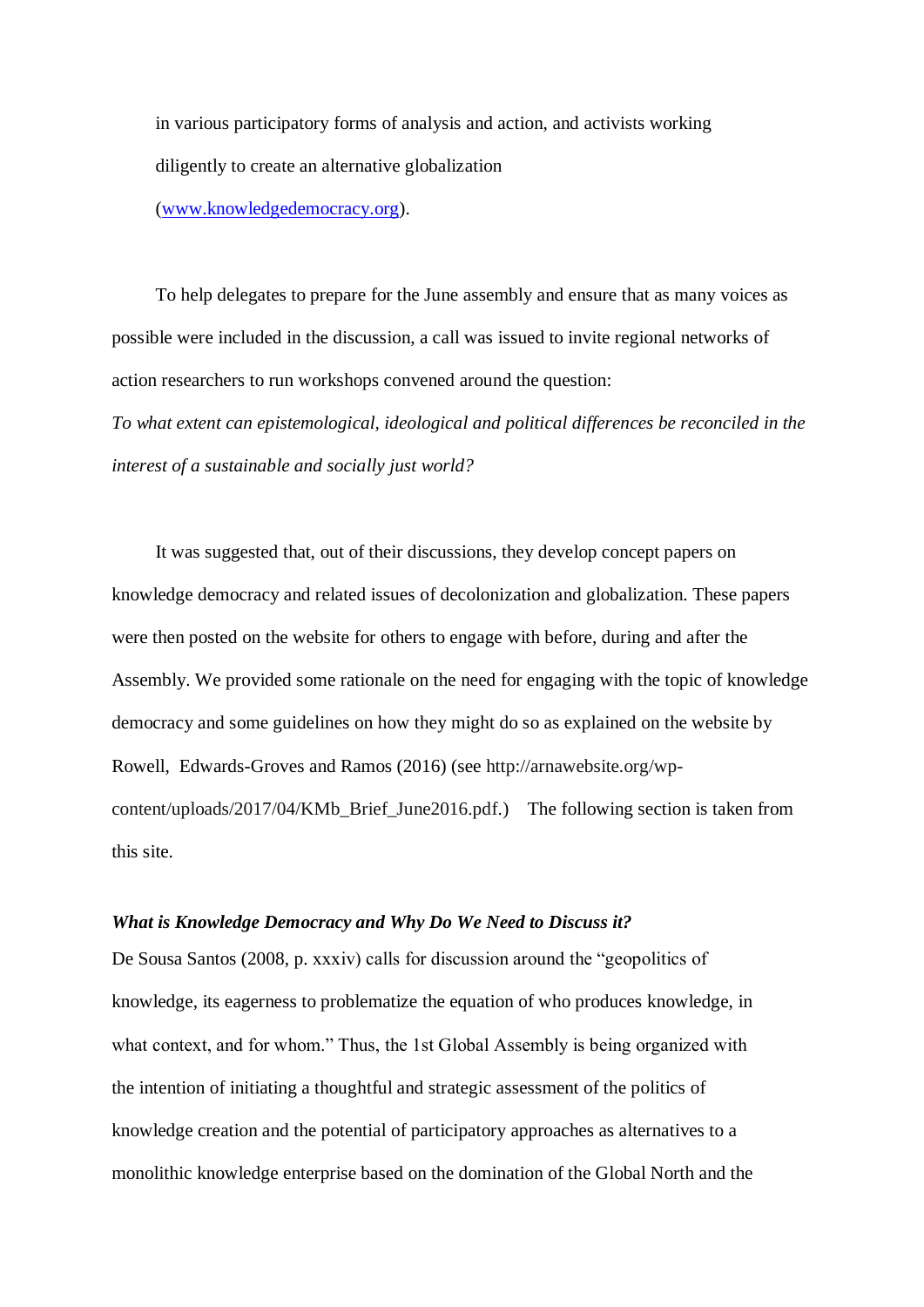marginalization and subordination of other knowledges. According to Hall and Tandon (2015) [\(http://www.politicsofevidence.ca/349/\)](http://www.politicsofevidence.ca/349/) democratising knowledge means acknowledging the different ways of knowing and their value in different contexts; valuing the various ways to create and represent knowledge (not just text based); and understanding that knowledge is 'a powerful tool for taking action to deepen democracy and to struggle for a fairer and healthier world.'

### *What would a Regional Workshop Entail?*

The format of each workshop will of course differ, depending on the context. It could be done in person, or virtually. However, we imagine that scholars in various fields (and not just action researchers) could dialogue around questions such as, but not only:

- ●*What knowledge ecologies are appropriate/recognized for our context? And why?*
- ●*How can we (do we) address the democratisation of knowledge within our teaching and research?*
- ●*What are the political and pragmatic implications of knowledge democratisation? What principles/philosophies might inform them?* ●*What research methodologies might advance such knowledge?*

## *What might the Outputs of Such a Workshop Look Like?*

Ideally, apart from the individual papers that attendees might like to submit in response to the envisaged call for publications, each region could compile a composite paper to feed into the Assembly. The format of this paper could be text-based or some form of digitalized visual representation of the thinking of the participants.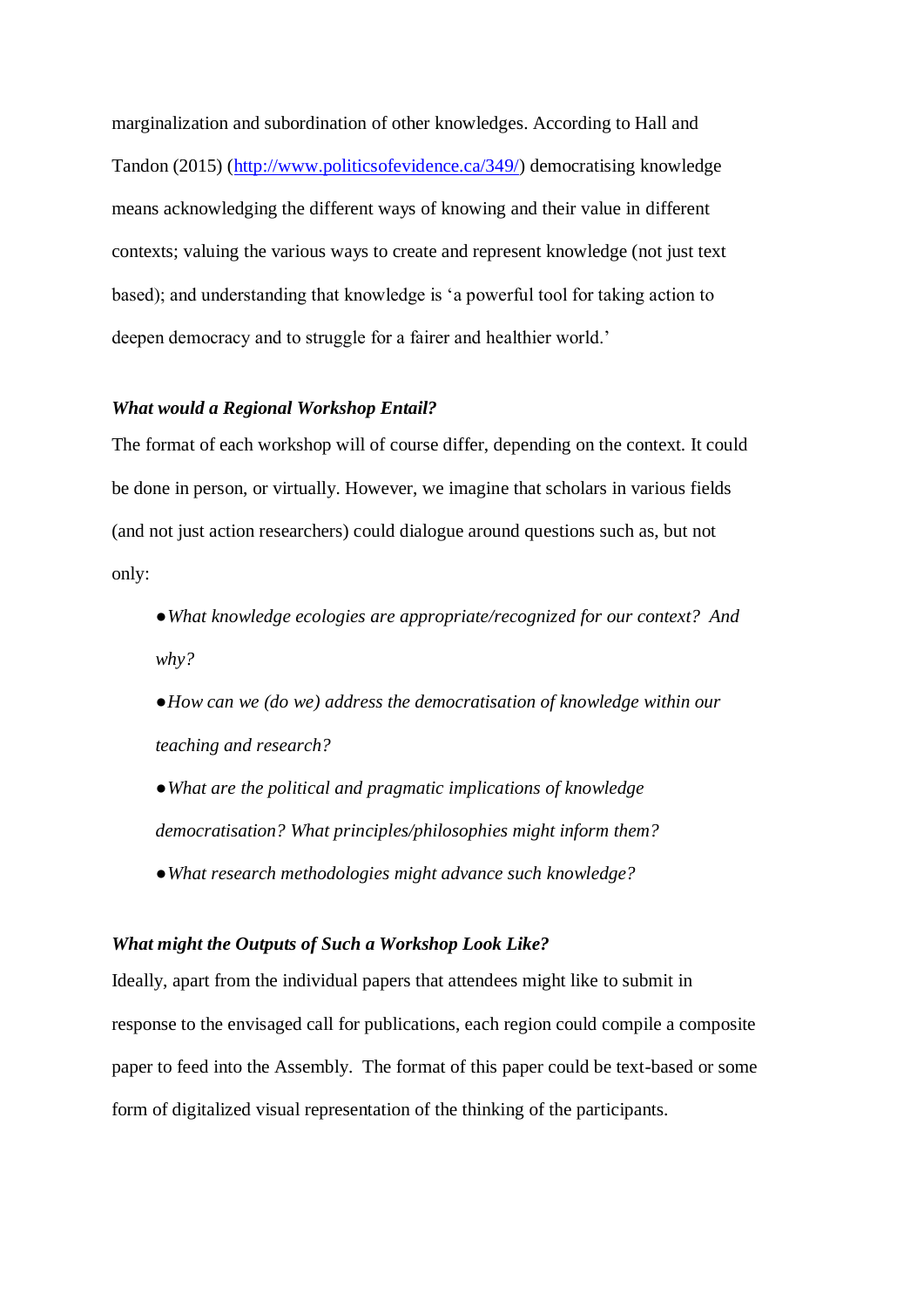#### **Method**

The findings were derived from a thematic analysis of the narrative reports posted on the website. We realized at this point that, even in wishing to embrace the idea of knowledge democracy, the paradox is that we were only able to analyse the reports written in English. We thus had to exclude ideas from one workshop held in Mexico, one in Columbia and one in Francophone West Africa. In addition, a visual summary from a group in Ireland was illegible, which means that this analysis is in fact incomplete – and is thus more skewed towards contributions from the global north, which in itself has implications for the democratisation and decolonization of knowledge. Table 1 gives an overview of the different workshop reports we were able to include in the analysis:

#### **[t]Table 1 near here[/t].**

All of the workshops either explored the suggested questions directly, or participants formulated similar ones of their own. We thus decided to use them to frame the content analysis (Creswell & Creswell, 2017) which was conducted by the three authors independently, before they came to a consensus on a final version. Since we were working with secondary data, which the workshop conveners had posted on the website for anyone to read or use, ethical clearance was not necessary (Tripathy, 2013), but we did ask for permission from each compiler of the reports to include them in this analysis (three of the reports had in fact been written by authors of this paper since they were also the conveners of the workshops). An initial analysis of the reports was compiled, and posted on the conference site (https://knowledgedemocracy.org/2017/06/13/initial-analysis-of-some-of-theparticipatory-workshops/), so that all participants could read it, add to it, or challenge its inferences. To date, over a year later, no-one has made comment on it.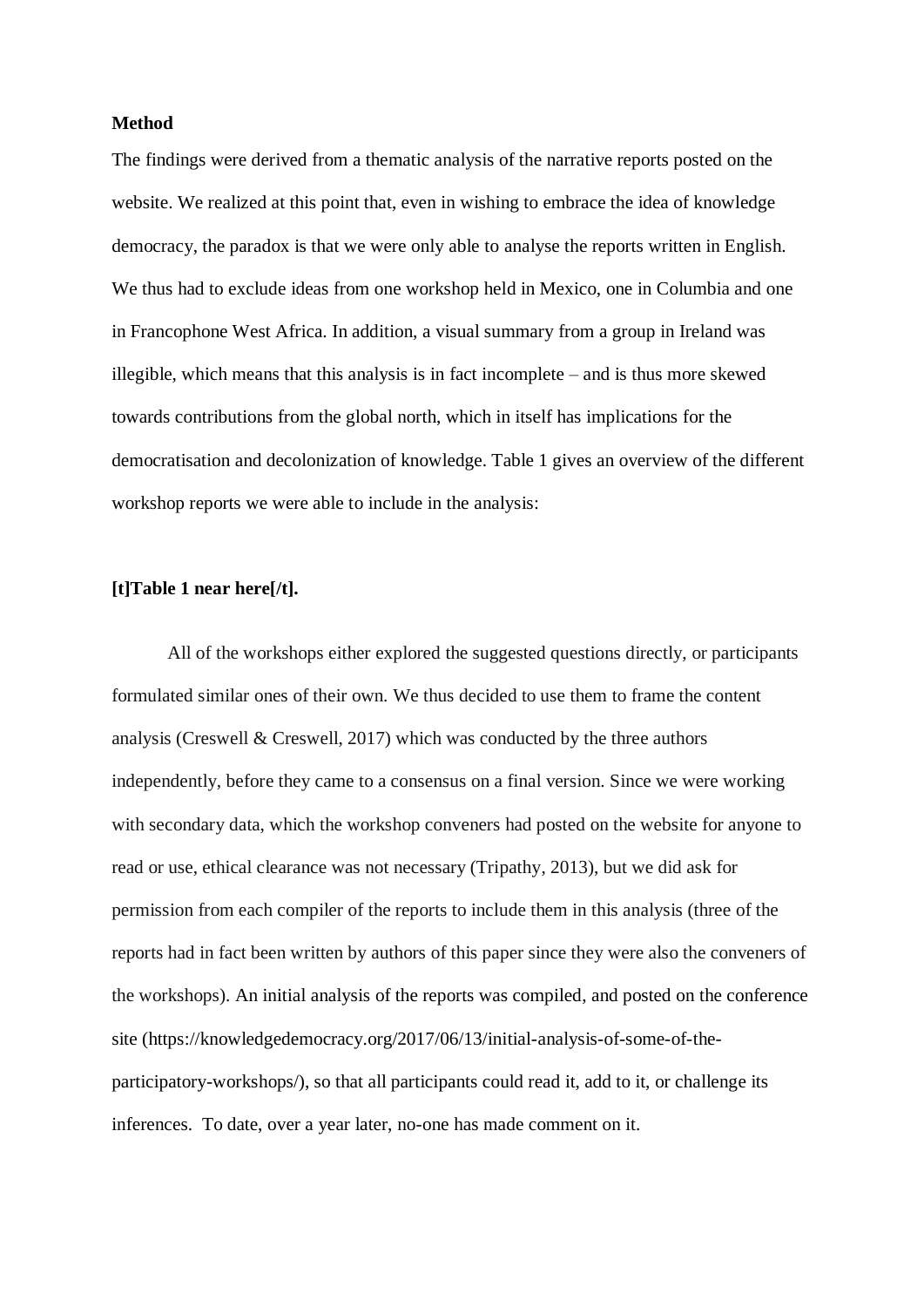# **Global Perceptions of Action Research for the Promotion of Knowledge Democracy**

We now present a discussion of the themes that emerged from the analysis of the seven reports against the backdrop of existing literature around action research and knowledge democracy and our own critical insights as organizers of and participants in the Global Assembly. As indicated, we used the guiding questions as an analytical framework and draw out key issues raised and, where relevant, significant similarities and differences.

# *What Knowledge Ecologies are Appropriate/Recognized for Our Context? And Why?*

In developing our shared understandings of knowledge ecologies we draw on de Sousa Santos' (2017) idea that an ecology of knowledges is a way of holding diversity in knowledge that supports the growth and integrity of the whole. An ecology of knowledges gives us the opportunity to forge a new field of coherences in recognizing the value of, but moving beyond, scientific materialist empiricism. As different knowledge systems interact, they can learn from these interplays. Instead of disintegration between competing reality claims, an ecology of knowledges leads to new possibilities of integration. The name for this new orientation is Knowledge Democracy.

What was evident, however, from the reports is that Euro-USA-centric forms of knowledge are still the norm in both the global North and South; that they are equated with 'scientific knowledge', whilst local knowledge is denigrated, silenced and ignored. What we mean by 'local' knowledge is the embodied knowledge of the community and academic researchers as they enquire into improving their practice, within particular and well defined sites of action.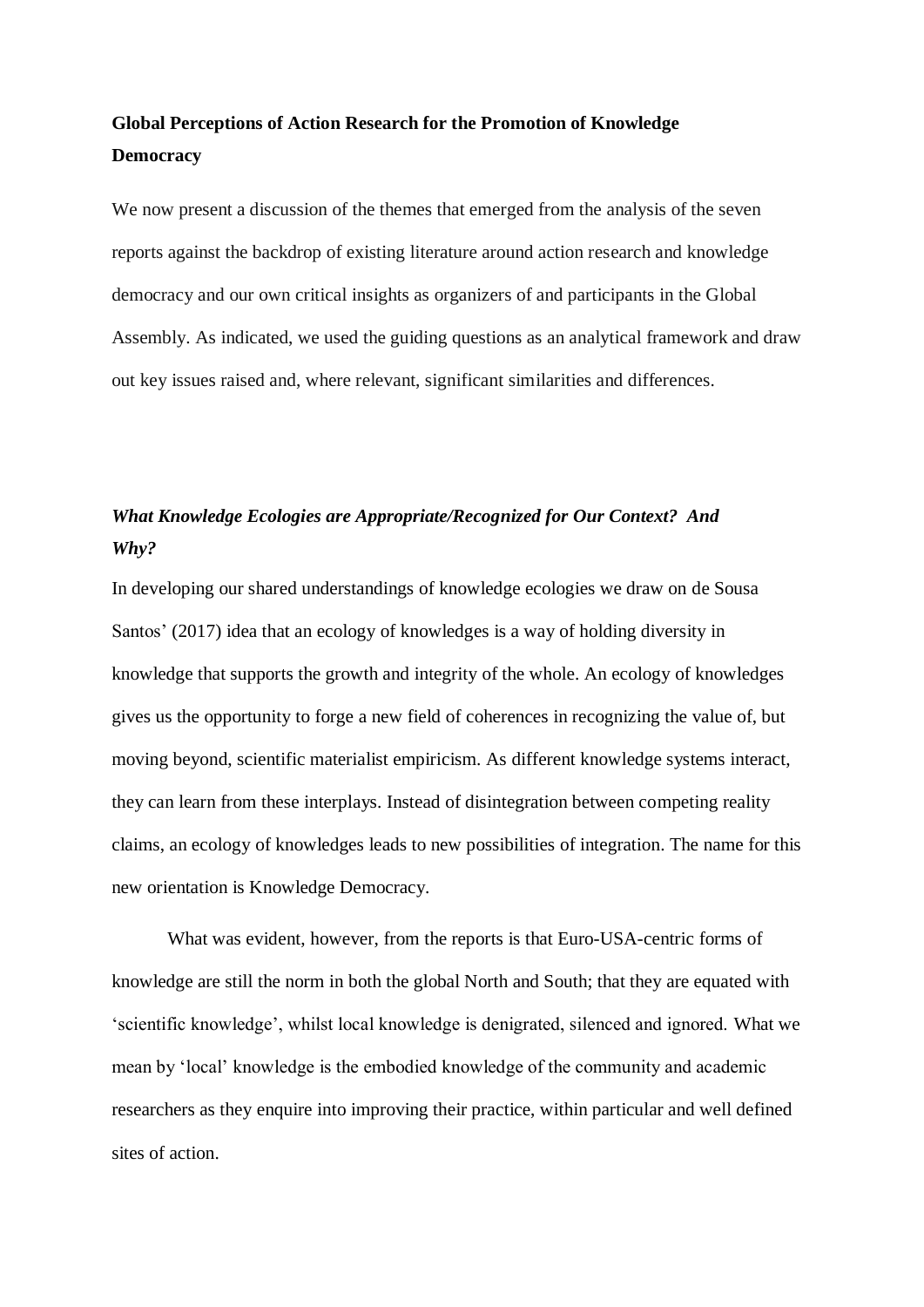Although there was a strong rhetoric about the need to value the voice of students and community and what they bring to the table, most participants complained of the difficulty of actually doing this while working within neo-liberal, patriarchal and colonized systems. There was general agreement that we need to move away from the idea of the Western-Indigenous knowledge polemic and begin to educate towards an understanding of the value of embracing an ecology of knowledges (de Sousa Santos, 2015), which can help us to find solutions to the social issues that beset us in our various contexts. As Fataar (2017) suggested, unless we challenge the idea that knowledge can be separated from the knower and encourage people to accept responsibility for creating their own knowledge, we will continue to be colonized, even if the skin colour of the colonizer changes. Promoting one particular type of knowledge can disconnect people, often along social and financial lines. One group noted that the super-rich and powerful seemed to exist as a global community, but were disconnected from the poor in their own countries. Specifically, the complex and paradoxical matter of elite academics initiating a discussion on knowledge democracy is one which is an ongoing challenge. Vital, and uncomfortable questions for addressing this paradox were seen as a starting point e.g.:

When we, as academics/privileged benefit from the status quo, how easy is it for us to potentially disrupt that? What needs to change in academia for us to be able to lead such processes?

This raises the concept of leadership, suggesting that structures and processes, as well as epistemic dispositions, need to enable more democratic leadership practices to emerge, where the voice of the less powerful is empowered to speak, and contribute to change. Society is not homogenous, therefore how can we expect a homogenous knowledge system to help us solve the problems we face? Across the board, there was agreement that knowledge should be presented as open-ended, in need of questioning; transdisciplinary work is essential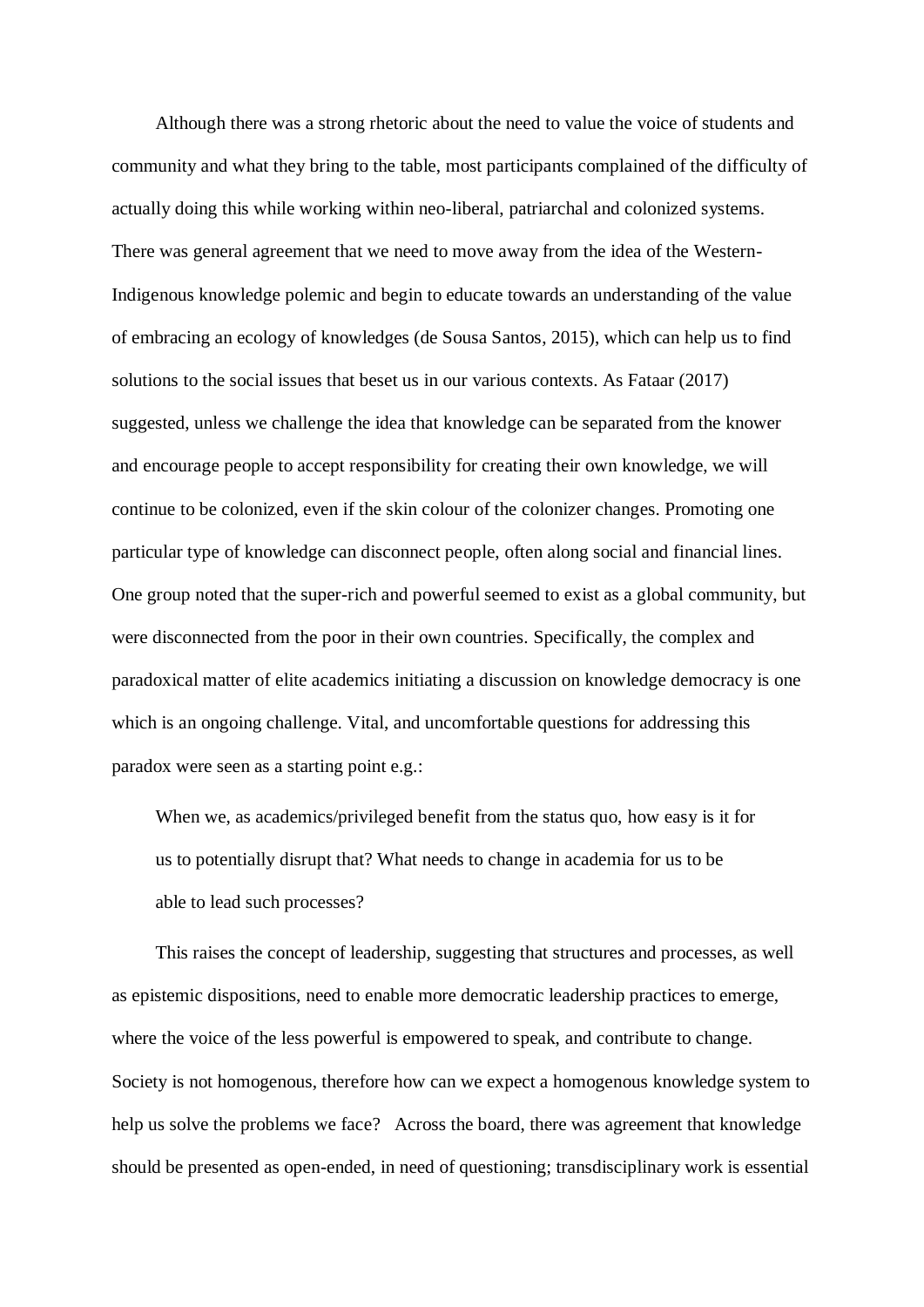to widen horizons; and relational ways of being should supplant the current focus on 'doing'. Seeing the process of understanding as a relational activity, drawing on 'I~we~I' i~we~i' and Ubuntu allows us to act in a way that connects us, promotes reflexivity and enables us to be co-creative.

The work has indeed begun. Examples of how researchers are attempting to develop an understanding of the importance of these ideas include some of the following: Delong (2017) shows how different knowledge systems can learn from such interplays whilst respecting and legitimating the embodied knowledge of practitioners in contexts of power struggles and in school and medical systems:

…it seems that the universities were (and mostly still are) intent on 'epistemicide' (de Sousa Santos, 2014): the murder of the knowledge of the practitioner- researchers as they create their own living-theories. Confronting the rejection of their voices and the constraints that I strained against for the sake of my students, I was attempting, 'to remain the writer of [my] own story' (Gawande, 2014, p. 141) so that they could remain the writers of their own stories. I do, however, want to recognize that a small number of professionals and institutions are expanding practitioner-researchers' choices in the name of living a worthwhile life. (p. 51)

Gumede (2017) shares his journey as a black, African Zulu educator, drawing on his indigenous knowledge.

I look at the incommensurability between cultures, i.e. the oral versus the literate, and seek to demonstrate how the differences in culture can be seen as a development of new epistemologies. I discuss some of the influences of cultural translation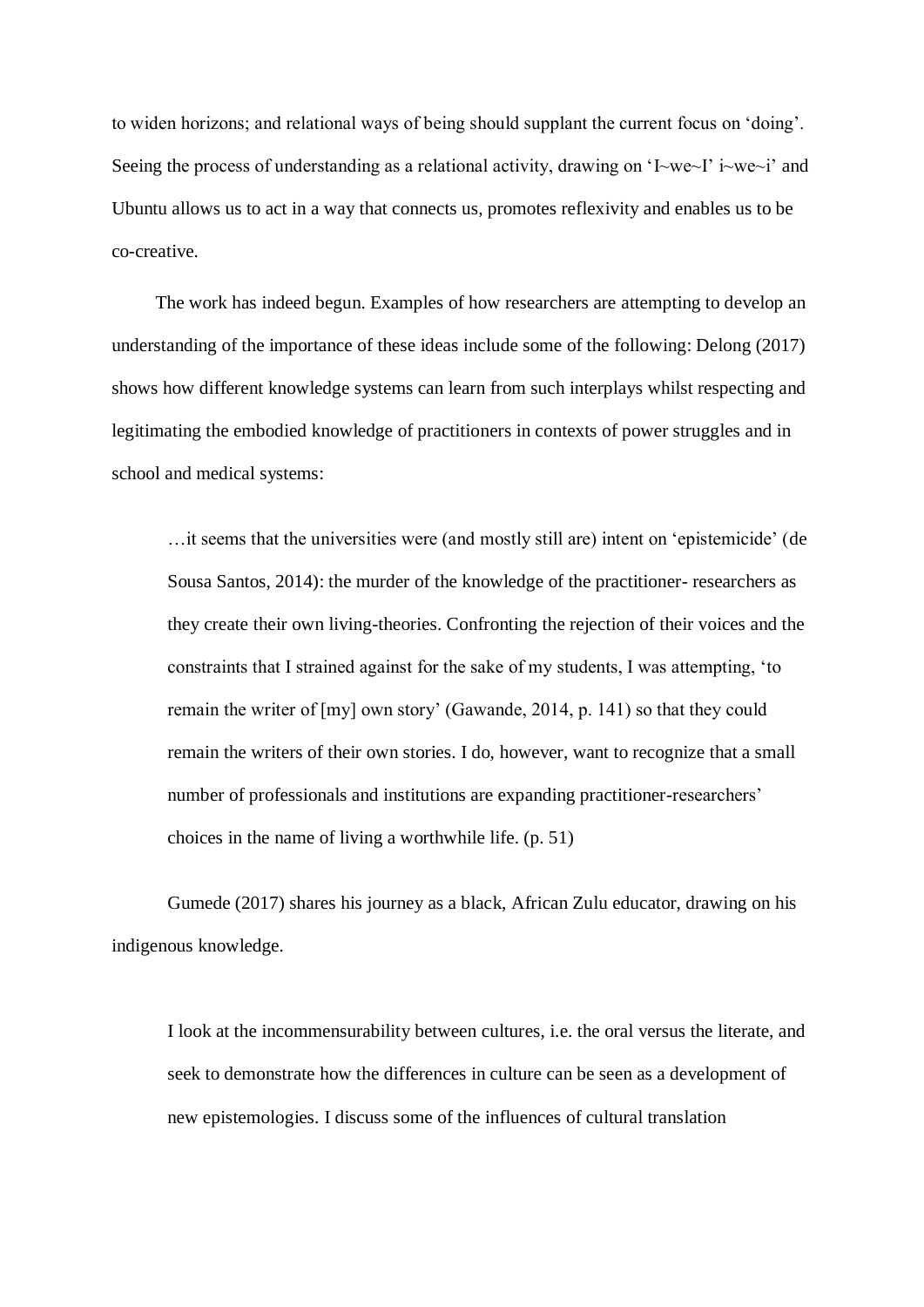(Whitehead, 2016, p. 91, after de Sousa Santos, 2014) and the links to be made between cultural perspectives. (p.1)

Gumede draws on the indigenous language of isiZulu to emphasise the importance of an oralate culture in knowledge-construction.

Boland and Demirbag (2017) explore Honolulu teachers' exploration of place, drawing on an indigenous understanding of the spiritual way of being of 'Aloha':

Jocelyn: The values I bring to my work come from being raised in an ethnically diverse community and in a mixed-race family on Maui, alongside the Hawaiian culture (Demirbag, 2015; Alencastre, Demirbag, Hattori, Ikeda, & Kahumoku, 2017). My parents emphasised being friends with everyone, accepting all creeds and colours. In this diverse and inclusive environment, I adopted aspects of many cultures, including speaking Hawaiian Creole English, a literal melting pot of words. Looking back, I can see that what was advocated was really the aloha spirit – a warmth, acceptance, and inclusion extended to everyone. In addition, the Hawaiian cultural belief that the land is alive with spirit was one that eventually connected me intimately to the cosmos and then led me to anthroposophy, the philosophy which stands behind Waldorf schools. (p.21)

The work of Delong, Gumede and Boland and Demirbag help to answer the question: "When we, as academics / privileged benefit from status quo, how easy is it for us to potentially disrupt that? What needs to change in academia for us to be able to lead such processes? " These authors all point to the limitations of traditional forms of academic writing to communicate the embodied expressions of the energy-flowing values that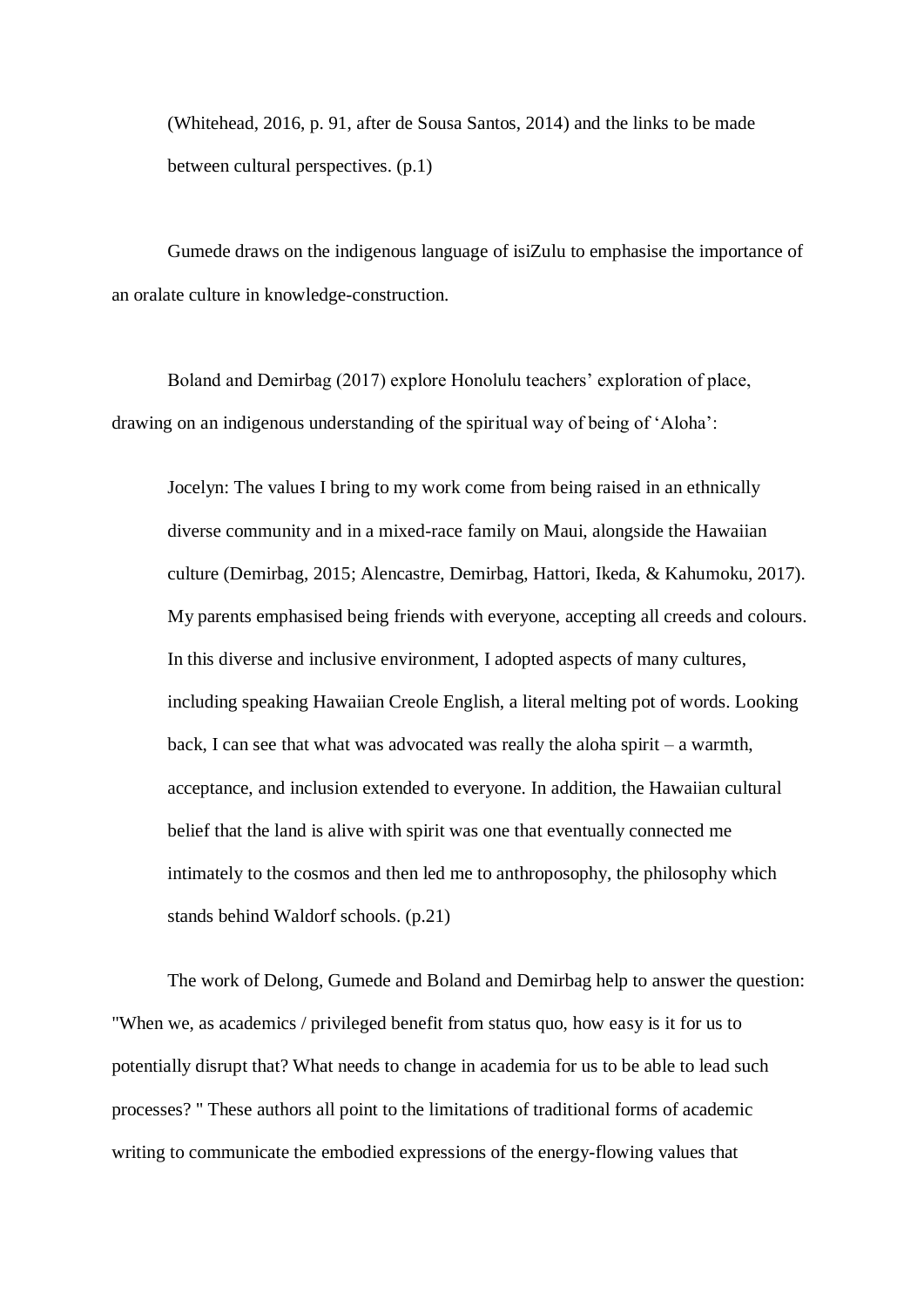constitute their explanatory principles in explanations of educational influence. We academics can disrupt the traditional epistemologies by bringing these different forms of explanatory principles into the Academy for academic legitimation.

# *How can We (do We) Address the Democratisation of Knowledge within Our Teaching and Research?*

Some responses related to the processes and procedures that can enable access to education, the articulation of voice, and emergence of skills and qualities in less 'powerful' groups such as students, youth groups, and those with limited access to formal learning. Virtual and faceto-face educational initiatives based on the action research principles of dialogue and democratic, and democratising, processes enable the valuing of multiple voices and perspectives, and provide a space in which the status quo can be held up to scrutiny, questioned, disrupted and challenged. However, for many academics, this form of research is not valued by their institution, and therefore not encouraged or institutionally supported. Further, many academics who may themselves use action research to review and improve their own work, are subject to more positivistic 'improvement' processes in the academy. Such competing agenda, and the strength of the dominant (positivistic) voice may at times make a more democratising approach difficult within formal institutions.

Nevertheless, many were able to enact practices that disrupted the 'transmission' model of learning, enabling school students, for example, to not only contribute data to research, but to engage with the analyses of that data, explain their analyses, and so create their own knowledge. For schools to do this, a shift in relation to the curriculum model is needed, to enable more hybridised, personalised models of learning and knowledge generation. It is interesting that Finland has mooted a curriculum aimed at doing just this (see http://www.independent.co.uk/news/world/europe/finland-schools-subjects-are-out-andtopics-are-in-as-country-reforms-its-education-system-10123911.html). From the age of 16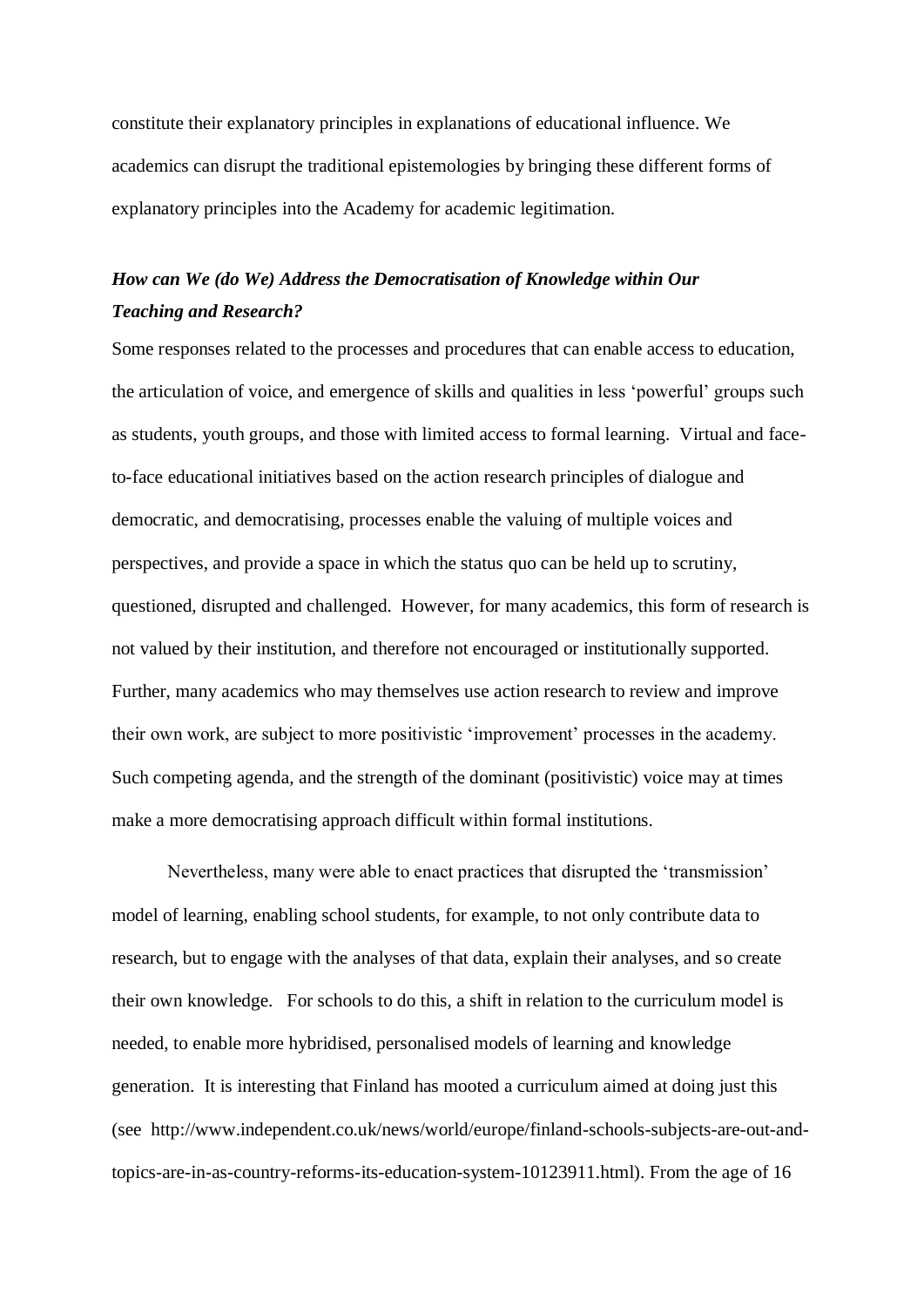school pupils will be tasked with exploring phenomena of their choosing from various disciplinary perspectives to enable a pluralistic understanding of the world, rather than learning unrelated facts within respective subjects. Of course, this move to promote character, independent learning, resilience and communication skills, rather than prepare learners for subject-specific examinations, has been questioned by many who wish to retain the status quo, but it does indicate a recognition of the need for change in what and how knowledge is generated within our education systems. Freire's humanizing pedagogy (del Carmen Salazar, 2013) was mooted as a good starting point which takes peoples' personal experiences as a valued and valuable starting point.

Underpinning such process and procedural changes, fundamental and disruptive epistemic strategies need to be employed. Intersubjectivity and dialogic processes, leading to anti-oppressive (see, for example, Kumashiro, 2000) and critical pedagogies were seen to support the successful implementation of participatory structures. However, the need for personal reflection, and a recognition of one's personal history as a contributor to the current situation, are key in enabling a decolonizing process. One example was presented of how Moira Laidlaw has done this in her teaching and research in a paper in Educational Action Research on 'The Democratising Potential of Dialogical Focus in an Action Enquiry' see: [http://www.tandfonline.com/doi/pdf/10.1080/0965079940020207?needAccess=true.](http://www.tandfonline.com/doi/pdf/10.1080/0965079940020207?needAccess=true)

Another suggestion to promote knowledge democracy was to connect with philosophers, sociologists and others within the field, which resonates with what Lonnie Rowell proposed in his rationale for the Global Assembly:

There could be, over time, rich connections between the AR communities and others in the knowledge democracy space that will enrich many sides in the work of transforming knowledge-power. These connections reflect what Orlando Fals Borda addressed as 'participatory convergence' at the 1997 World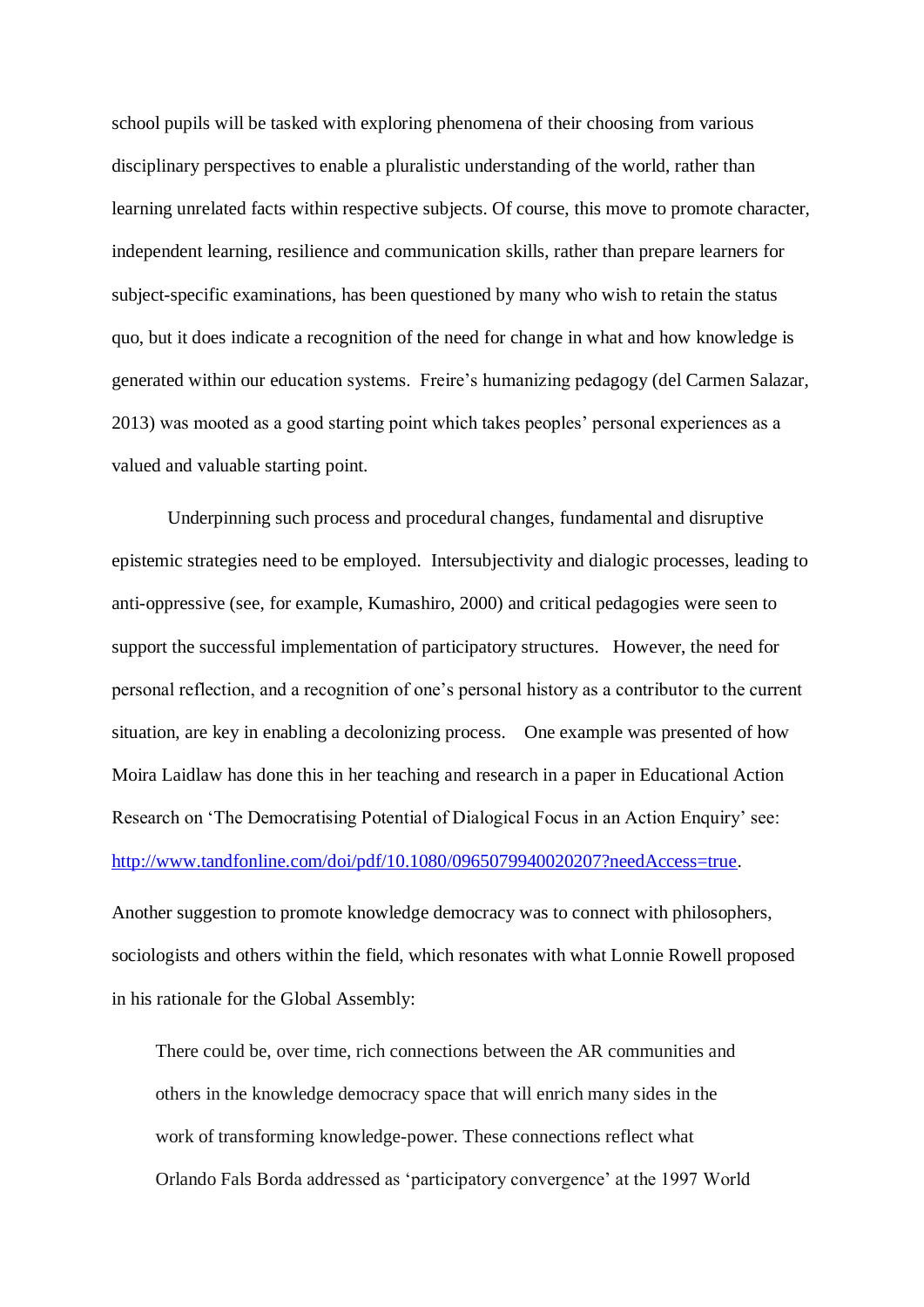Conference for Participatory Convergence in Knowledge, Space and Time [\(www.knowledgedemocracy.org](http://www.knowledgedemocracy.org/) )

One way the group in South Africa did this was to link the idea of knowledge democracy with the concept of decolonisation of knowledge, which is a 'hot' topic currently in Higher Education. They invited a leading scholar and philosopher, Aslam Fataar, to address the group which attracted many more participants than just those that advocated and practised action research.

Most of the groups recognised the need to form communities of practice that could serve to strengthen and promote teaching and research for the democratisation of knowledge. The Mongolian group went so far as to stipulate resolutions to develop capacity within their institution by meeting regularly as action researchers: to share their learning and teaching experiences of action research; to develop a vocabulary in the Mongolian language to promote discourse about AR; to gather Mongolian case studies to show how AR is being used to democratise knowledge; and to strive to publish on all their learning. The virtual workshop organised by Whitehead included multi-screen SKYPE participations and livingposters from educational researchers who used a variety of methodologies in their contexts in different countries including Japan, South Africa, Canada, Columbia, India, Australia, China, Albania, Croatia, Ireland and the UK. This is an innovative way to engage with scholars all over the world at little cost and effort on not only a cognitive, but also relational level. The recognition of the need to improve our practices in pursuit of knowledge democracy brought with it many implications for research and teaching.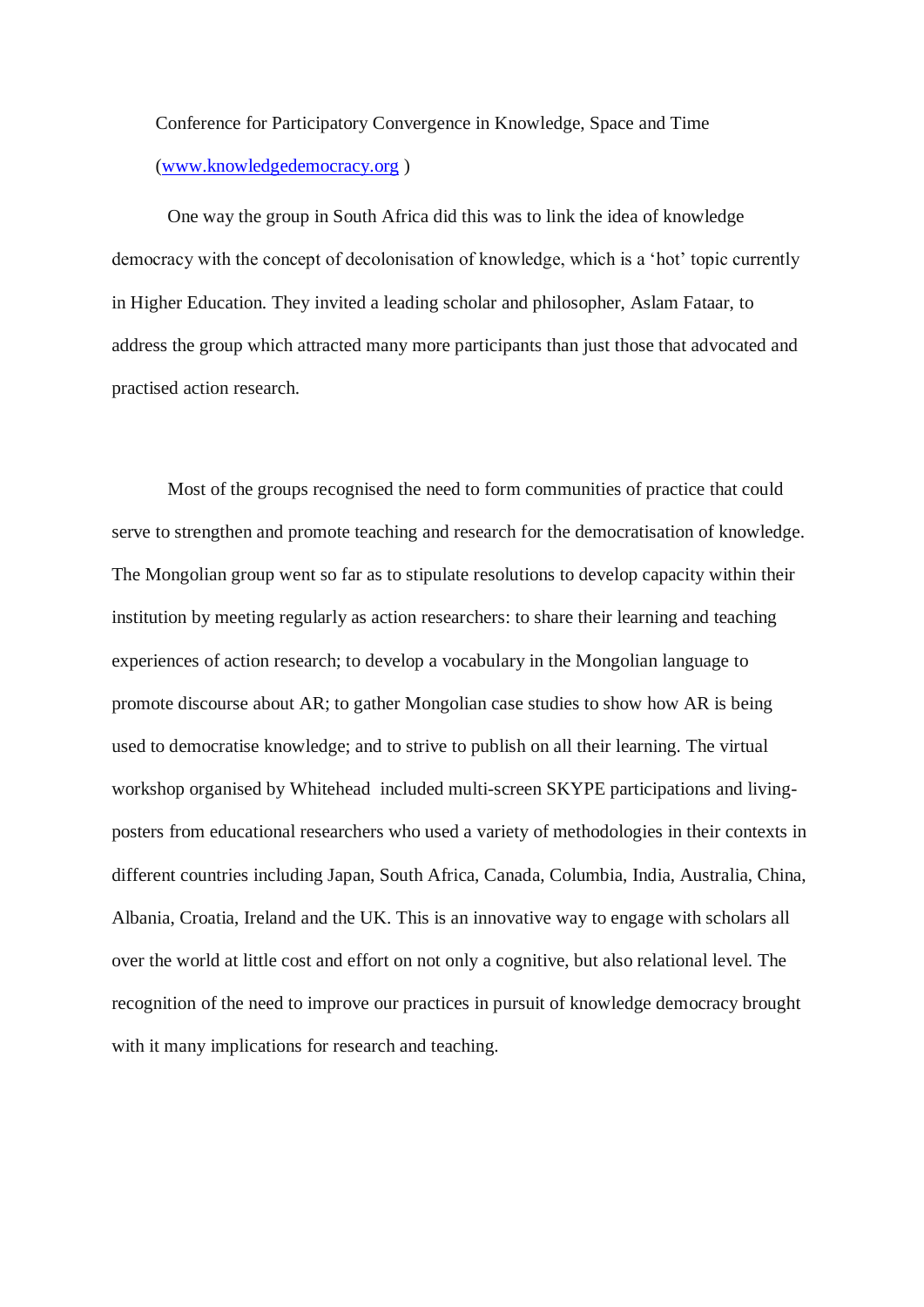# *What are the Political and Pragmatic Implications of Knowledge Democratisation? What Principles/Philosophies might Inform Them?*

This was perhaps the richest section of the reports. It was also broad in scope, covering issues that had been touched on elsewhere. In this way, it was perhaps the most synoptic of the workshop elements. There was a clear articulation in all reports that hierarchical structures act to control in many and complex ways. In formal institutions, this control is also exercised in relation to whose voice can be heard, and whose knowledge can be valued. The prescription of a formal (and required) educational curriculum is a form of colonizing knowledge, but one which many practitioners feel powerless to fight. This process leads to a knowledge articulation based on exclusion and marginalisation. Further, shifting political power structures can redefine curricula, thus causing further difficulty. The dominant discourses are reproduced through education, media, legal and other structures, thus normalising at many levels, certain forms of knowledge. Disrupting these dominant and exclusion-based discourses has both practical and philosophical implications.

If we want to enable the troubling of epistemologies, it implies we have to explicitly teach the skills of critique and disruptive questioning, and this will prove challenging for teachers at all levels, who may themselves be a product of non-democratic curricula, and find themselves lacking either the knowledge or pedagogical skills to provide such teaching spaces or challenge epistemic relations within the political systems that govern education. It was pointed out that there is a need to decolonize accepted versions of history, but how can we do this without first interrogating our own histories and privilege? Discussions of knowledge are also discussions of power and politics, of self and other, of have and have-not; teachers may not see themselves as political actors, and as such, will need support of colleagues and others to enable their own dialogic processes to happen. For many, this may mean the discovery/acceptance of alternative world-views, and a personal journey of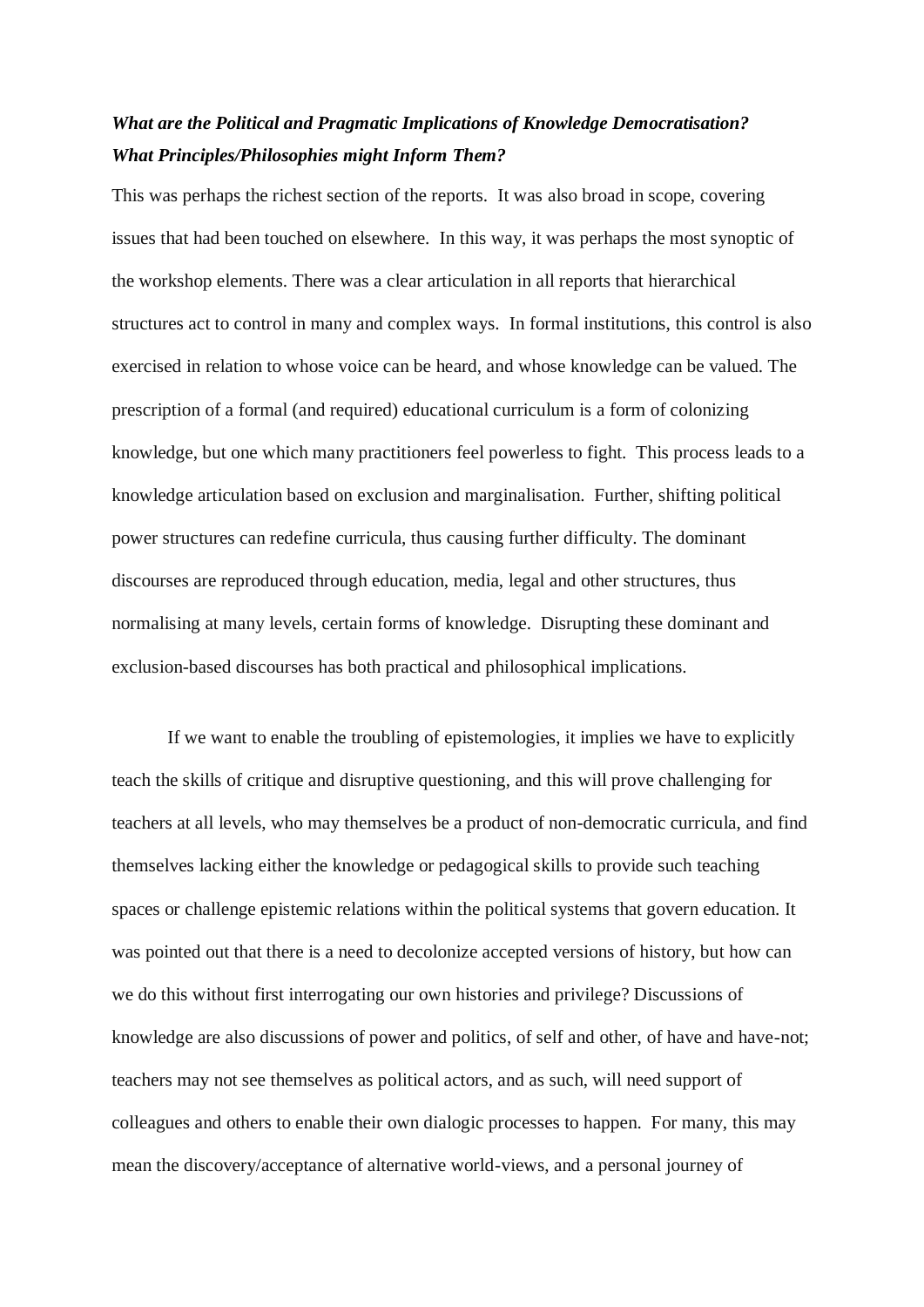discovery which may be a difficult one. If the goal of knowledge democratisation is decolonizing in its broadest sense (thus addressing issues of gender, race, sexuality, religion etc.), then the process is likely to be multi-layered, and multi-faceted. Transformation requires us to engage self/others, teachers/students at all levels in institutions and groups, to reflect critically and write auto/ethnographically and use other innovative ways to build knowledge and develop awareness about embodied values of practice. At a systems level, space for dialogue and reflection can be provided. There can be practical challenges in this, but more importantly, there is a real issue about the actual operation of this. Many questions were raised within the groups about the role of discipline-specific knowledge and how this fits into the idea of knowledge democracy, indicating the need for more work in this area.

While there are actions that can be taken (and increasingly, are) at grass-roots level, there is also a need for policy-makers to change practice to decolonize knowledge and recognize and value it in its various ecologies. This is particularly important in an increasingly neoliberal world agenda (Jones & O'Donnell, 2017) where education and public service are progressively commercialised and commodified. This agenda undermines democratising attempts while simultaneously engendering fear in practitioners. The threat of job and other opportunity losses make risk-taking difficult. The experience of 'administrative' bullying was seen as a managerialist control mechanism, resulting in multilayered power struggles, and the systemic reinforcement (and by implication replication) of the status quo. Performativity measures, increasingly based on positivistic measures and indicators act as both action-control measures, and also as thought-control. Over time, the language of performativity overtakes the language of education and knowledge, thus shutting down channels of 'troubling' conversations and dialogues. This leads to the increasing normalisation of a particular hegemony, and the erosion of other voices, and the value that we place on them. This raises the question of how we who have to work within the system can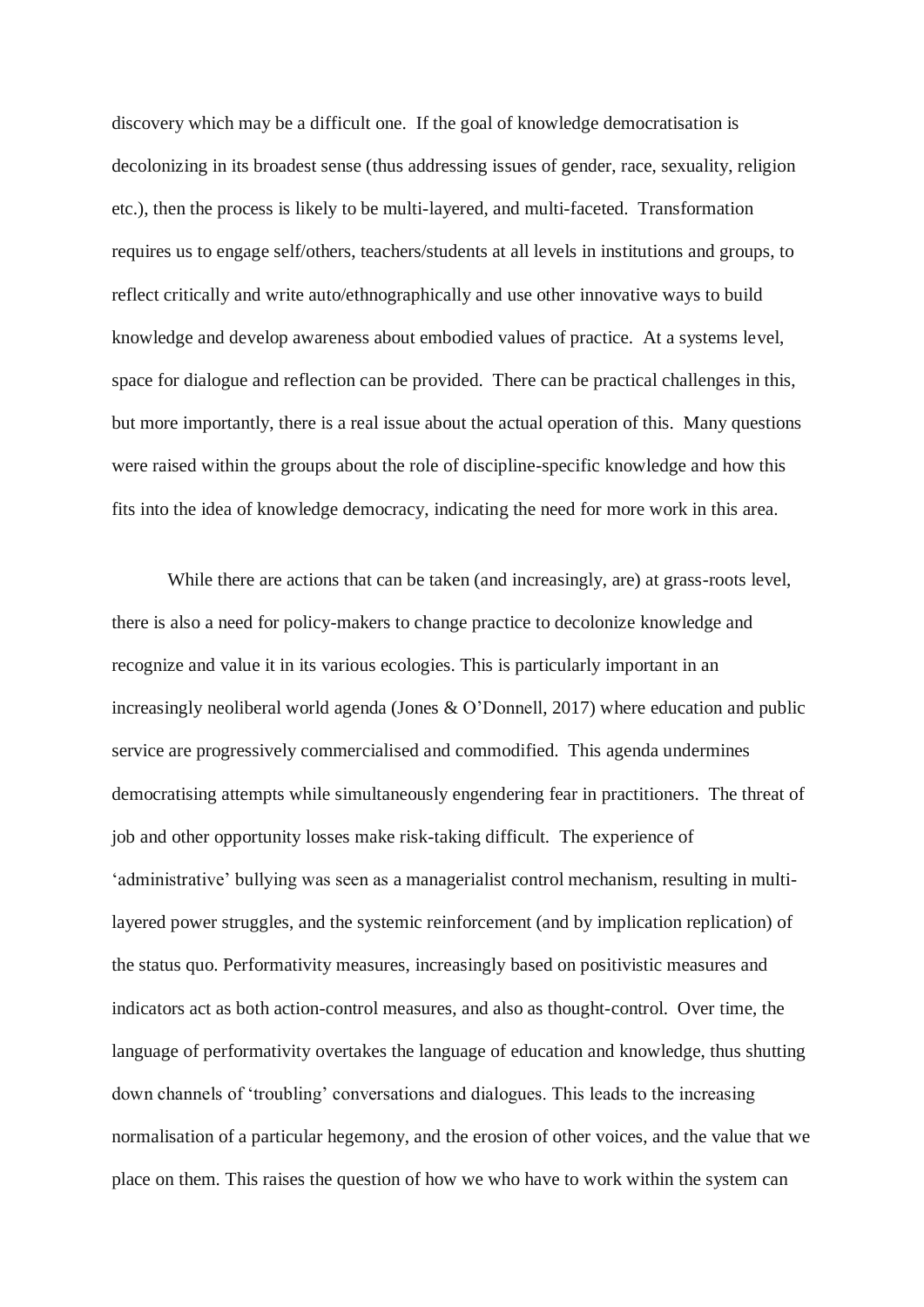find ways to change it, without jeopardizing our own careers and interests. This relates to the necessity of having the courage to embody democratic values. We recognise the sociohistorical and sociocultural influences of economic globalisation. Global colonial capitalism are limiting and hegemonic material structures that constrain possibilities for knowledge democracy in educational action research. Our response is to emphasise the necessity of holding oneself accountabe for living as fully as possibly the values that carry hope for the flourishing of humanity. In doing this we identify with what Ignatieff (2017) refers to as "The Ordinary Virtues'":

I am joining all those – the development economists, for example – who say that good institutions matter, but I am saying they matter because they empower the virtues that are essential both to the cohesion of these societies and to the survival of the institutions themselves. In a world divided between authoritarian capitalist regimes and liberal democratic ones, believers in liberal freedom should worry not whether their regime can prevail in competition with authoritarian ones, but whether they can prevail against their own forms of institutional entropy: elite capture, corruption and inequality. (p.120)

We also understand the dangers of decoupling control over knowledge production, legitimation and distribution from control over economic production and distribution. We are three academics whose economic livelihoods are dependent on our knowledge production, legitimation and distribution. Our knowledge generation is held accountable within an economic framework that judges this output in relation to the capitalist interests that control global economic production and distribution. What we are doing, whilst working under these constraints, is to open up the procedures for legitimating knowledge to the multiple epistemologies in global social movement of educational action researchers.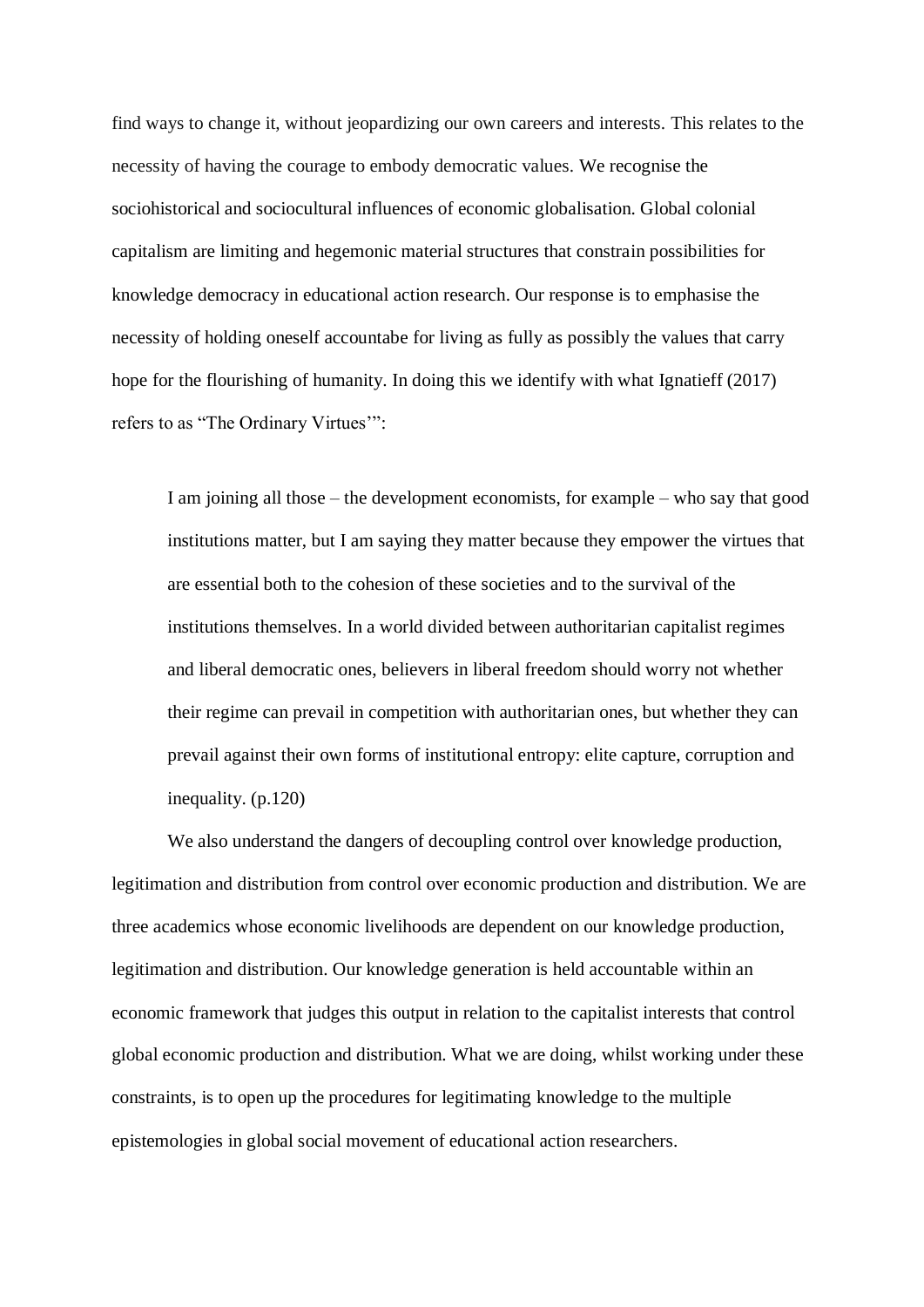De Sousa Santos' focus on justice against epistemicide (de Sousa Santos, 2014; Whitehead, 2016) implies that knowledge democratisation involves going further than merely analysing epistemicide, as the 'killing off' of indigenous knowledges by the dominant epistemology of Western Academies. The central principle in developing knowledge democratisation is for individual researchers to accept the responsibility of working together to hold themselves and each other to account for living as fully as possible the values and understandings that carry hope for the flourishing of humanity. These values have unique expression in an individual's practice. They form the explanatory principles of each participant in their explanations of educational influence. These explanations are our individual living-theories (Whitehead, 1989). The pragmatic implications include the necessity of gaining academic accreditation for the knowledge-created by practitionerresearchers. This involves an engagement with the power relations that are sustaining the dominant epistemology. Pragmatic implications involve engagements with, and analyses of, these power relations for the growth of educational knowledge. Many academics have successfully begun to do this and are sharing their knowledge in open access format (see, for example, [http://www.actionresearch.net/writings/jwgek93.htm\)](http://www.actionresearch.net/writings/jwgek93.htm). It was emphasized that the principles and philosophies that inform the political and pragmatic implications of knowledge democratisation will have to engage with a naturally inclusive logic for environmental and educational accountability

[\(http://www.actionresearch.net/writings/jack/arjwdialtoIncl061109.pdf\)](http://www.actionresearch.net/writings/jack/arjwdialtoIncl061109.pdf). This leads us to the last question of which practices might help us to do this?

## *What Research Methodologies might Advance such Knowledge?*

The current dominant research methodologies and pedagogies have been shaped by Western thinking and colonial constructions. There is thus a need to start thinking 'out of the box' and develop methodologies that suit our respective contexts and allow for forms of representation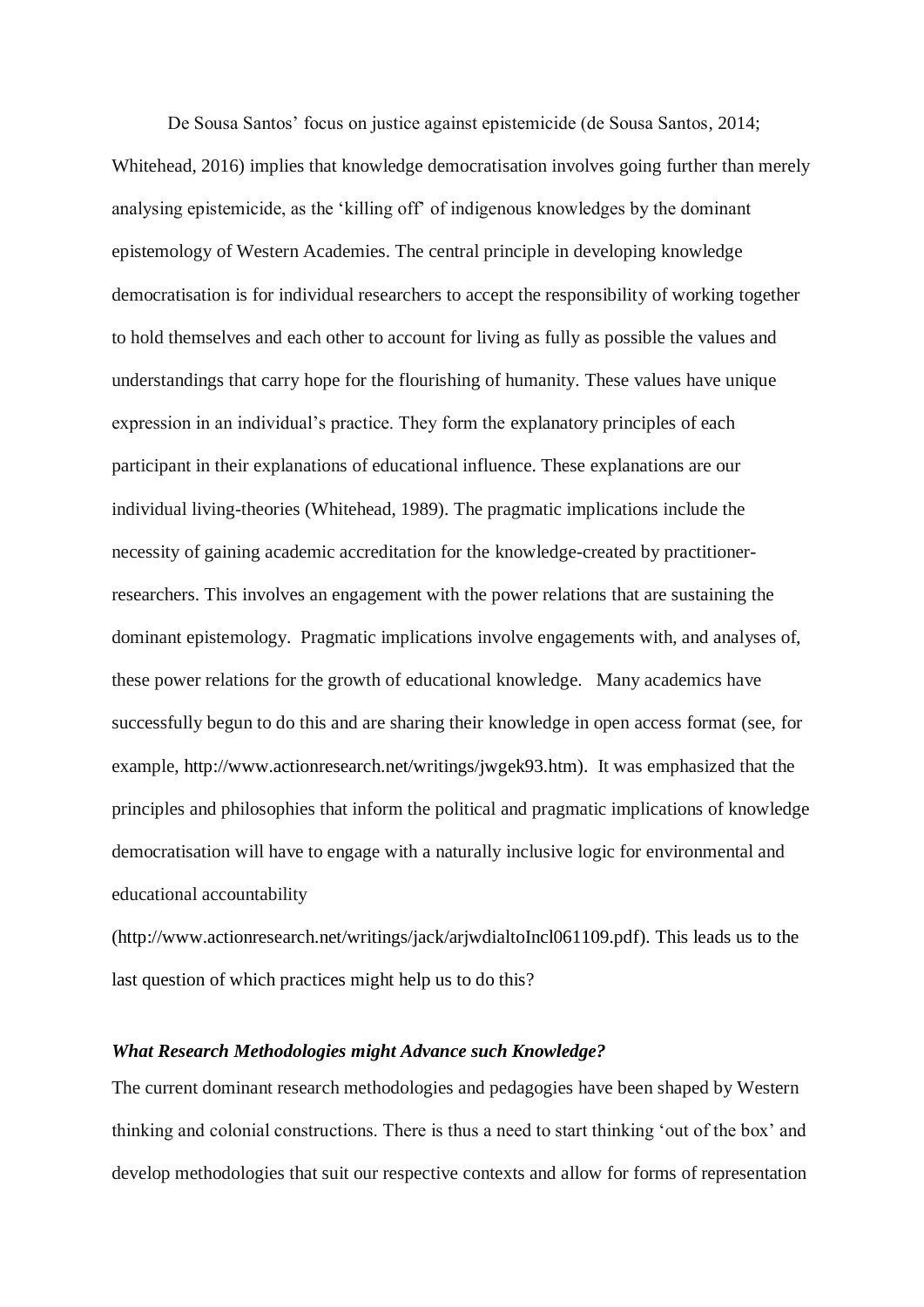and knowledge sources other than text – literature, drama, poetry, art for example provide rich archives of indigenous knowledge. De Sousa Santos (2014) warns us that we cannot use methodologies developed as part of the project of Western modernity to solve problems created by modernity – such understandings of social science are in fact the problem. In our desire to avoid hegemonic impositions of the emergent thematics we are stressing the importance of methodological inventiveness (Dadds & Hart, 2001). This enables insights from critical ethnography, indigenous methodologies, autoethnography, phenomenology, action research, living theory research and other research approaches to be integrated within the individual's explanation of their educational influences in learning:

More important than adhering to any specific methodological approach, be it that of traditional social science or traditional action research, may be the willingness and courage of practitioners – and those who support them – to create enquiry approaches that enable new, valid understandings to develop; understandings that empower practitioners to improve their work for the beneficiaries in their care…" (Dadds & Hart, 2001, p. 169).

The different reports highlight the importance of using insights from a wide range of methodologies that are useful in making contributions to knowledge democracy and an ecology of knowledges. These included insights from Phenomenology, Ethnography, Narrative Research, Case Study, Grounded Theory (Creswell, 2007), Autoethnography (Ellis & Bochner, 2000), Living Theory Research (Whitehead, 1989) and Action Research (Rowell, Bruce, Shosh, & Riel, 2016). Insights from phenomenology stress the importance of starting from within the experience of the phenomena that the research is seeking to understand and improve. Ethnography stresses the importance of cultural influences. Autoethnography stresses the importance of understanding the cultural influences in the individual's practice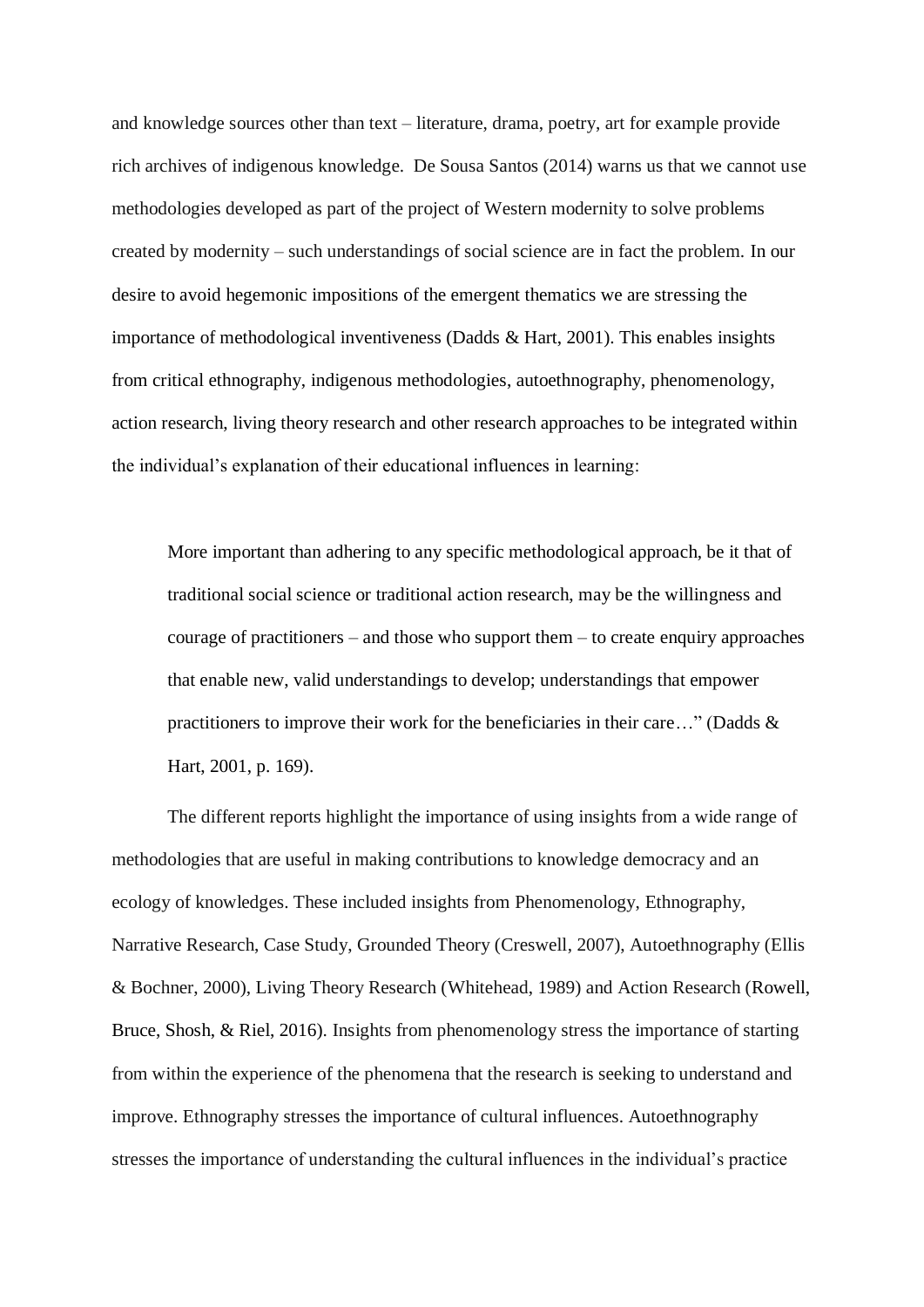and understandings. Narrative Inquiry highlights the importance of recognizing research accounts as the stories of the educational influences in learning of individual practitionerresearchers. Action Research stresses the importance of engaging in systematic inquiries with action-reflection cycles and of using rigorous procedures of validation for justifying claims to knowledge. Living Theory research emphasises the importance of clarifying the meanings of the ontological and relational values that are used by practitioner-researchers in their explanations of educational influence. Grounded Theory similarly stresses the importance of traditional forms of generalisability in a general explanation is shaped by the contributions of a large number of participants.

### **Conclusion**

Reflecting on our main question: 'How can we, as action researchers, work in ways that are contextually and culturally relevant, and generate knowledge that enables people to take control of improving their own lives as they see fit?', we conclude that answers will only emerge when we continue to ask ourselves critical questions. We cannot present any conclusive answers, and we are not sure that we should aim to do so (since that might lead to colonization of knowledge), but we are able to report that a range of common issues has emerged from reflection on the reports as discussed above. We summarise these as follows:

- 1. The concept and nature of knowledge itself is complex, and warrants further consideration.
- 2. The role and use/abuse of knowledge in society is similarly complex.
- 3. There is a very real question around the concept of knowledge democratisation can this be initiated from a position of privilege?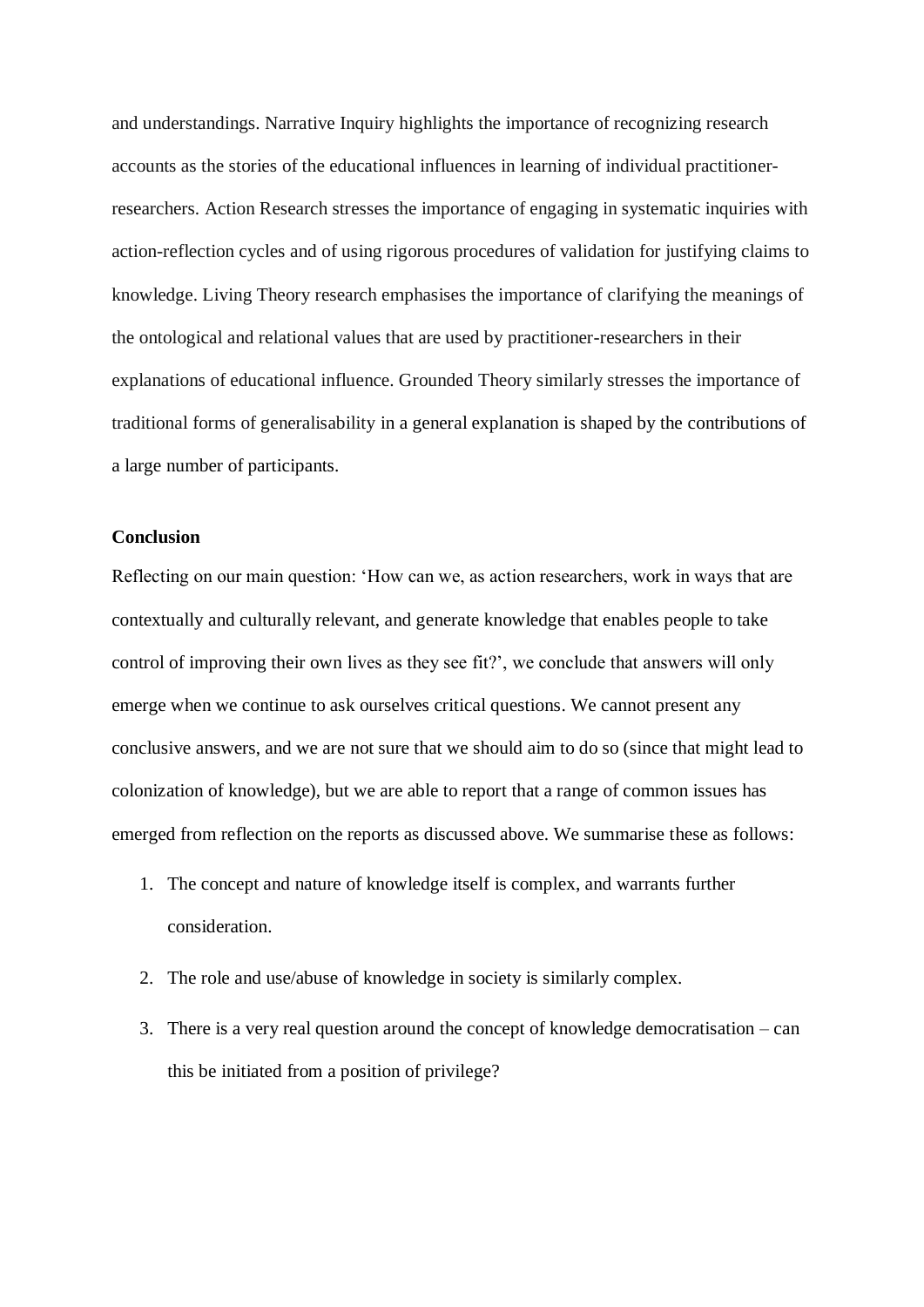- 4. Do we, and indeed can we, value and respect all perspectives? Are there times/situations where this might not be possible or even desirable? What is the status of discipline specific knowledge?
- 5. The hegemonic nature of dominant discourses is difficult to challenge, even from positions of power. This is especially so in an increasingly neo-liberal world. How might academia partner with grass-roots movements to develop a stronger voice and influence?
- 6. There was a clear articulation of various forms of action research as a means of democratising knowledge – there was little about sharing and dissemination strategies for research outputs. This is important given the publication agenda for academics. What ways do academics share their knowledge? What ways could they?

It was evident that we face the same issues in both the global north and south, and that there is much work still to be done to ensure that we, as action researchers, do not become colonized by the systems we work in, but continue to hold ourselves accountable to engaging in transformative forms of practice that help to emancipate, rather than subjugate. This analysis has allowed us to identify some critical questions that could guide us in our work to ensure that action research indeed remains the 'methodology of margins' (Jordan, 2009, p. 18).

As we look ahead we shall continue to support the strengthening of alliances between action research organisations such as the Action Learning Action Research Association (ALARA), the Collaborative Action Research Network (CARN) and the Action Research Network of the Americas (ARNA). We intend to continue our collaborative inquiries into creating our living legacies for transforming social change in global educational conferences and publications.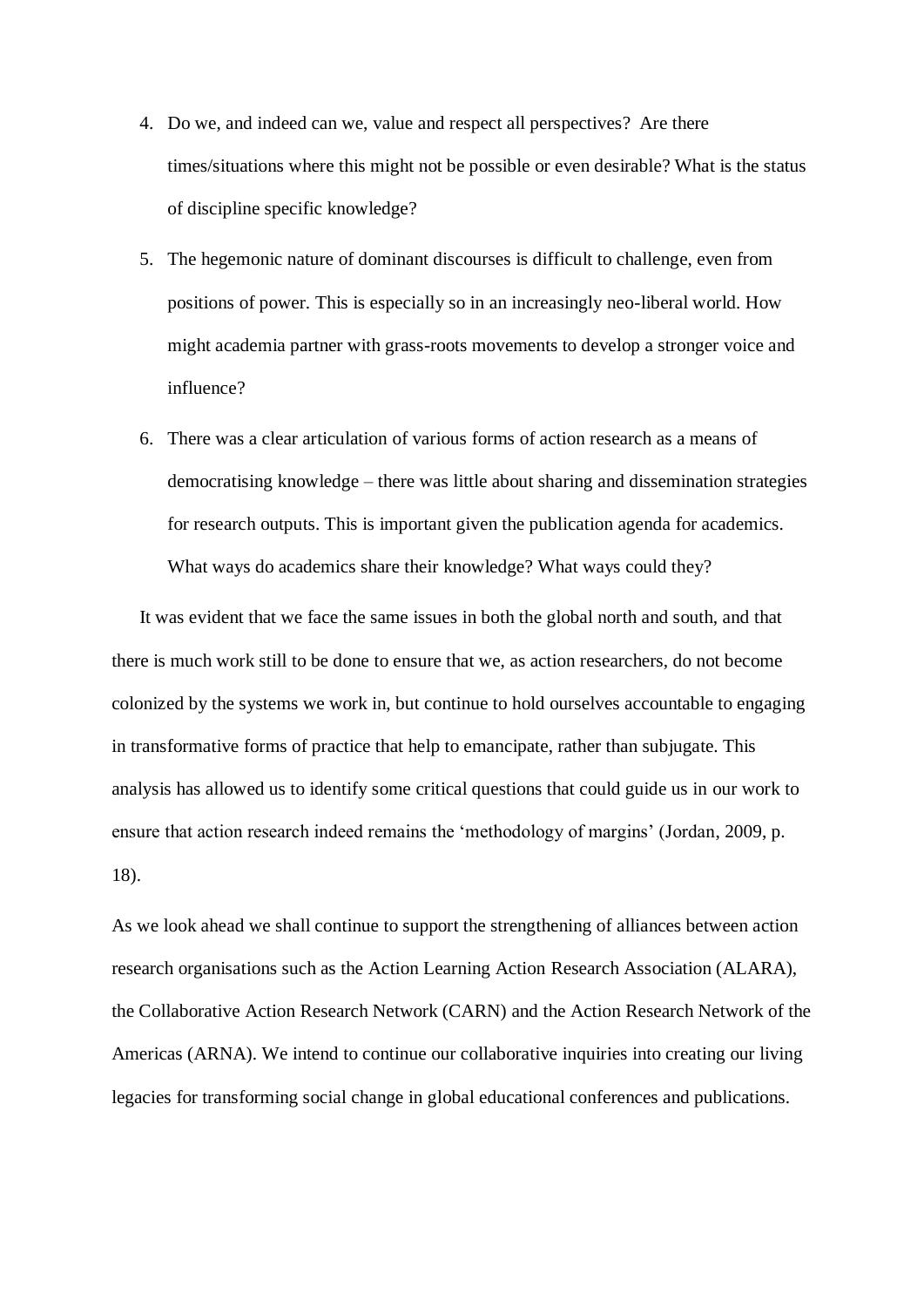We have already mentioned the paradox that in wishing to embrace the idea of knowledge democracy, we were only able to analyse the reports written in English. This has skewed our analysis towards contributions from the global north, which in itself has implications for the democratisation and decolonization of knowledge. We would have liked ideally to include more ideas from Spanish or Portuguese authors as we are aware that there is much research in Latin America about work with indigenous communities that provides new insights into more democratic forms of knowledge construction. Being aware of the importance of de Sousa Santos' (2014) ideas of the sociology of absences, helps us to bear in mind the potential colonization of our use of English as our sole language of communication. The translations offered at the Global Assembly in 2017 go some way towards including other languages, but we recognise this issue as a priority in including other languages in the global venues that are addressing 'knowledge democracy' and 'action research'.

With regard to our own positions as privileged academics, we accept Foucault's (1977) distinction between the 'specific intellectual' as opposed to the 'universal intellectual'. Foucault says that for a long period the 'left' intellectual was a champion of truth and justice. The universal intellectual was a spokesperson of the universal in the sense of moral, theoretical and political choices. In opposition to the universal intellectual, he describes the specific intellectual in terms of an engagement in a struggle at the precise points where their own conditions of life or work situate them. Foucault takes care to emphasise that by 'truth' he does not mean "*the ensemble of truths which are to be discovered and accepted'***".** By 'truth', he means the ensemble of rules according to which the true and the false are separated and specific effects of power attached to the true. The struggles 'around truth' are not 'on behalf' of the truth, but about the status of truth and the economic and political role it plays. We see ourselves as specific intellectuals who recognise limitations in the logic and language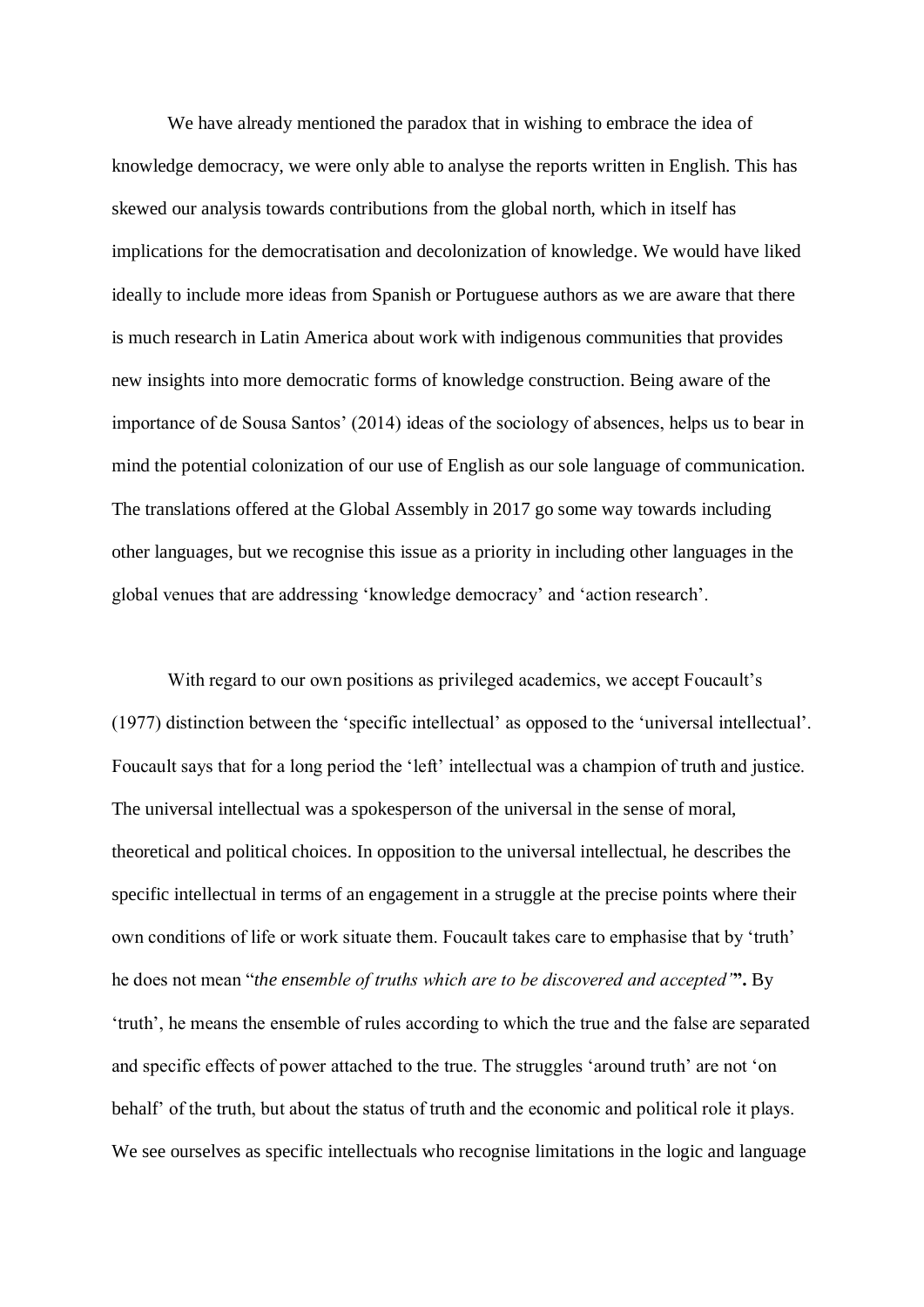used in Western Academies to accredit what counts as educational knowledge. We are seeking to transcend these limitations by offering a global perspective on the generation of educational knowledge by individuals and groups who are explaining their educational influences in their own learning, the learning of others and in the learning of social formations with values that carry hope for the flourishing of humanity.

In seeking to publish this paper in Educational Action Research (EAR) we are also aware that the publications in print-based journals, that are used to judge the quality of research in most countries in the world, are contributing to the epistemicide described by de Sousa Santos (2014). The language and logic of the propositional discourses in such journals, omit the digital visual data that could be used to communicate the meanings of the expressions of the embodied knowledges of indigenous and other practitioner-researchers. There is clearly much work to be done in opening digital, multi-media forums for the clarification and communication of the embodied knowledges of practitioner-researchers around the world.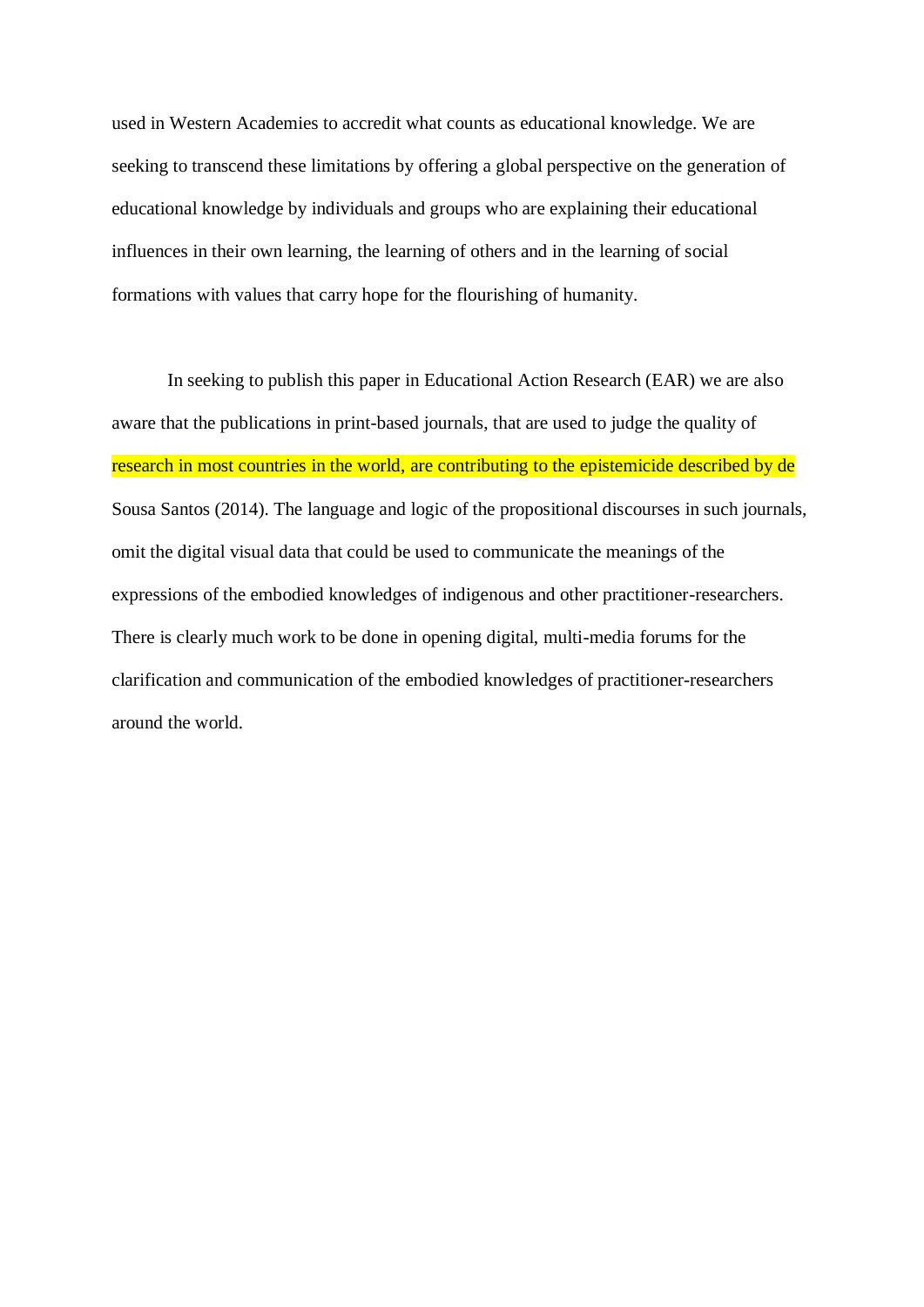#### **References**

- Alencastre, M., Demirbag, J., Hattori, M., Ikeda, C., & Kahumoku, W. (2017). Stories of native educators in Hawaii navigating their Ed. D. journeys. In V. A. Storey (Ed.), *Exploring the impact of the dissertation in practice* pp. 223-238. Charlotte, NC: Information Age Publishing.
- Boland, B., & J. R. Demirbag. (2017). (Re)inhabiting Waldorf education: Honolulu teachers explore the notion of place. *Educational Journal of Living Theories, 10*(1), 20-50.
- Cairns, H., & Harney, I. B. (2014). Four circles Customs that are law in an Aboriginal cosmoscape: Justice, mercy and survival in Bill Harney's Imulun Wardaman Aboriginal Spiritual Law. *Educational Journal of Living Theories, 10*(1), 114-124.

Chilisa, B. (2011). *Indigenous research methodologies*. Thousand Oaks, CA: Sage.

- Cram, F., & Mertens, D. M. (2016). Negotiating solidarity between indigenous and transformative paradigms in evaluation. *Evaluation Matters—He Take Tõ Te Aromatawai, 2*, 161-189.
- Creswell, J. W. (2007). *Qualitative inquiry & research design: Choosing among five approaches*. Thousand Oaks, CA: Sage.
- Creswell, J. W., & Creswell, J. D. (2017). *Research design: Qualitative, quantitative, and mixed methods approaches*. Thousand Oaks, CA: Sage.
- Dadds, M., & Hart, S. (2001). *Doing practitioner research differently*. London, UK: RoutledgeFalmer.
- De Sousa Santos, B. (2014). *Epistemologies of the South: Justice against epistemicide*. London, UK: Routledge.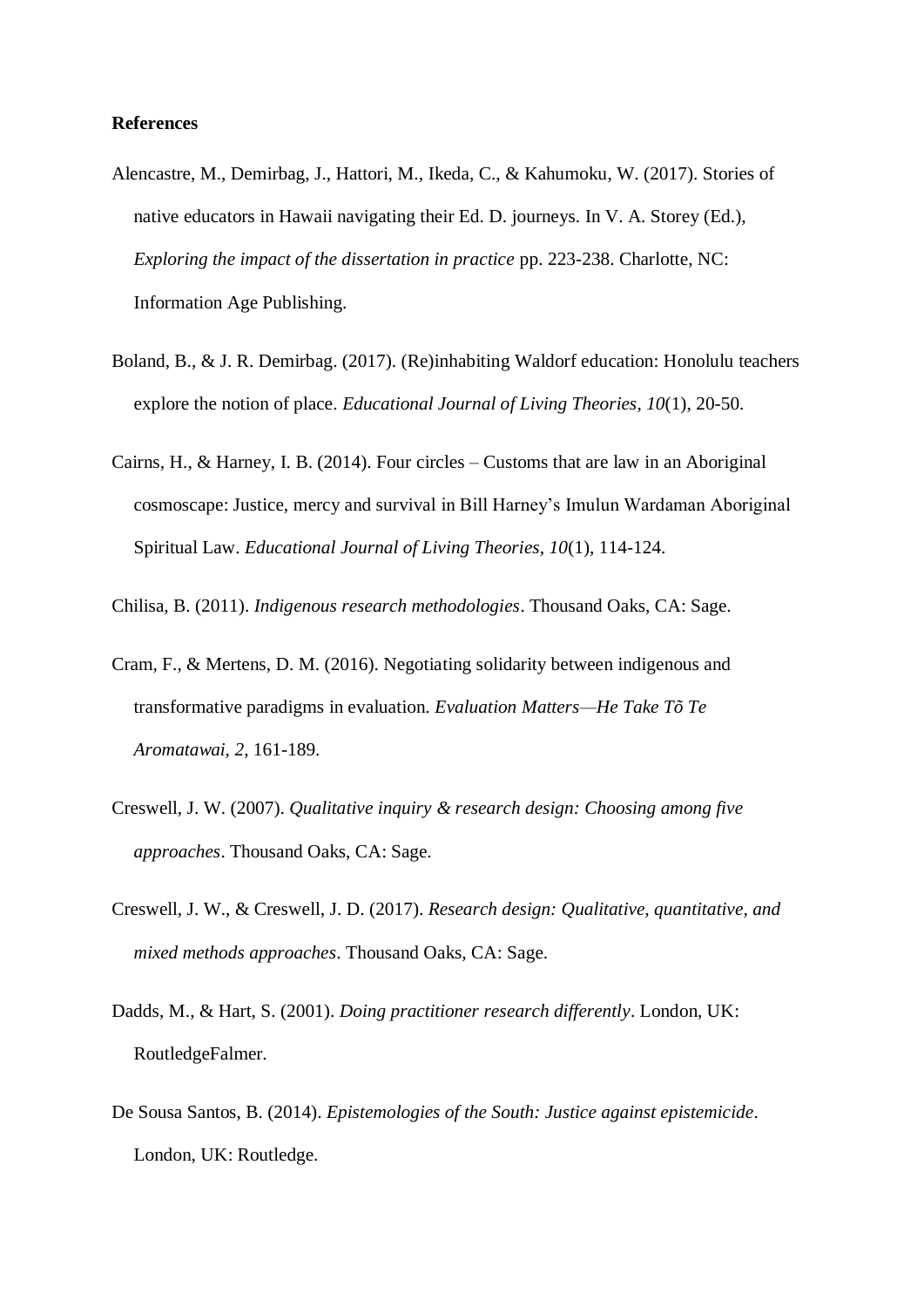- Del Carmen Salazar, M. (2013). A humanizing pedagogy: Reinventing the principles and practice of education as a journey toward liberation. *Review of Research in Education, 37* (1), 121-148.
- del Pino, H. E., Jones, L., Forge, N., Martins, D., Morris, D. A., Wolf, K., …, & Norris, K. C. (2016). Integrating community expertise into the academy: South Los Angeles' community-academic model for partnered research. *Progress in Community Health Partnerships: research, education, and action, 10*(2), 329-336.
- Delong, J. (2017). Respecting and legitimating the embodied knowledge of practitioners: In contexts of power struggles. *Educational Journal of Living Theories*, *10*(1), 43-71. Retrieved from [http://ejolts.net/node/298.](http://ejolts.net/node/298)
- Demirbag, J. R. (2015). Gifts of the doctoral process. *Educational Journal of Living Theories, 8*(1), 67-74.
- Ellis, C., & Bochner, A. P. (2000). Autoethnography, personal narrative, reflexivity: Researcher as subject. In N. Denzin & Y. Lincoln (Eds.), *Handbook of qualitative research* (2nd ed., pp. 733-768). Thousand Oaks, CA: Sage.
- Fataar, A. (2017). Keynote Address at the Seminar *Decolonizing teacher education and educational research*. 7 April. Potchefstroom, South Africa, North-West University.
- Foucault, M. (1977). *Discipline and punish: The birth of the prison*. London, UK: Cambridge University Press.
- Gawande, A. (2014). *Being mortal: Medicine and what matters in the end*. New York, NY: Metropolitan Books.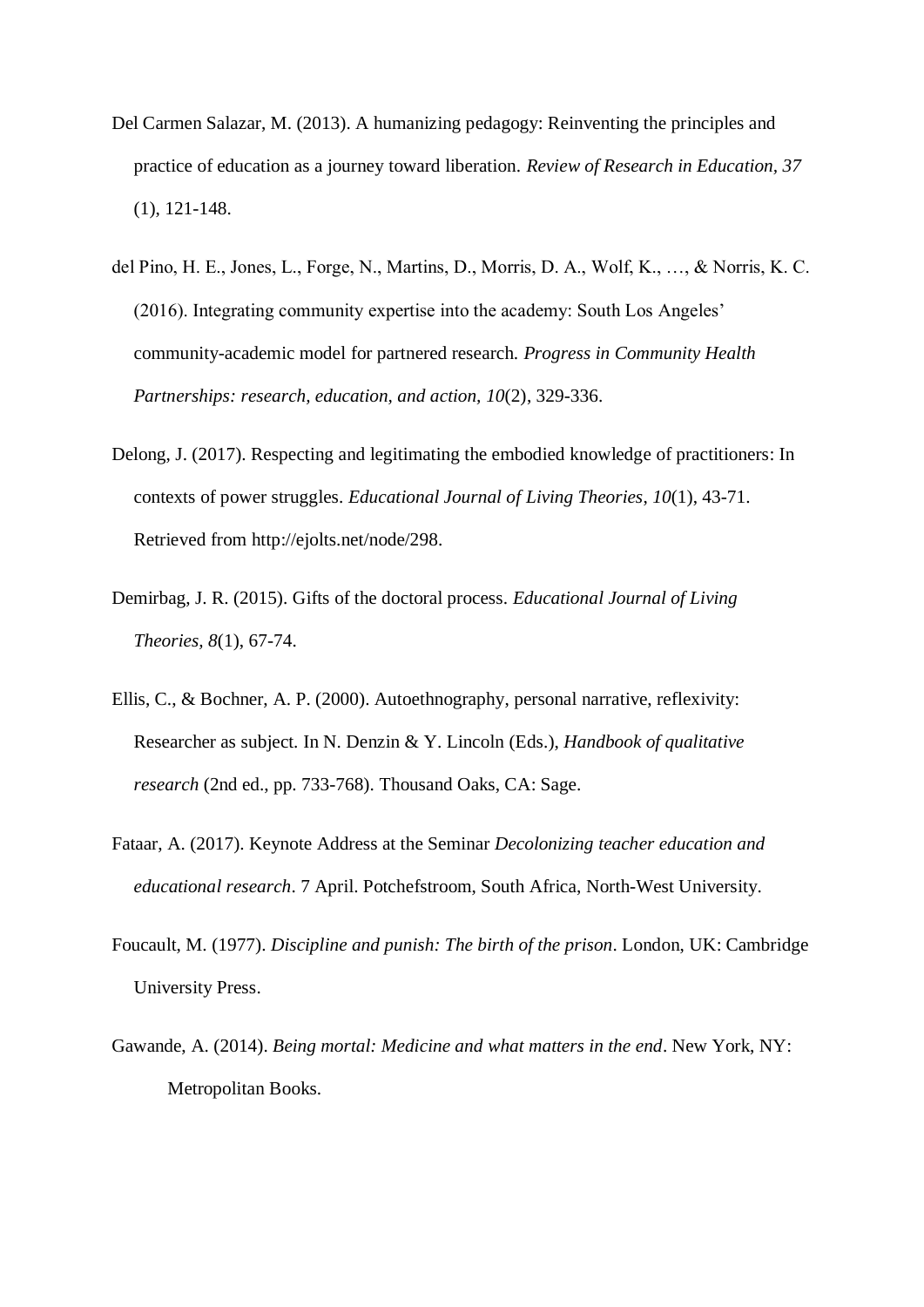- Gumede, J. T. (2017). [Journey to living theory development of a black african \(zulu\) male](http://ejolts.net/node/308)  educator: [The challenge of doctoral research.](http://ejolts.net/node/308) *Educational Journal of Living Theories, 10*(1), 1-19. Retrieved from <http://ejolts.net/node/308>
- Hall, B., & Tandon, R. (2015). *Are we killing knowledge systems? Knowledge, democracy and transformation*. Retrieved from <http://www.politicsofevidence.ca/349/>
- Ignatieff, M. (2107). *The ordinary virtues: Moral order in a divided world*. London, UK: Harvard University Press.
- Jones, B., & O'Donnell, M. (2017). *Alternatives to Neoliberalism: Towards equality and democracy*. Bristol, UK: Policy Press.
- Jordan, S. (2009). From a methodology of the margin to neoliberal appropriation and beyond: The Lineage of PAR. In D. Kapoor & S. Jordan (Eds.), *Education, participatory action research and social change: International perspective* (pp. 15-27). New York, NY: Palgrave Macmillan.
- Kumashiro, K. K. (2000). Toward a theory of anti-oppressive education. *Review of Educational Research, 70*(1), 25-53.
- Living-posters. (2017). Living-posters homepage 2017. Retrieved from <http://www.actionresearch.net/writings/posters/homepage020617.pdf>
- Masalam, H., Kapoor, D., & Jordan, S. (Eds.), (2016, July). Proceedings of the 9th International Congress of the Asian Philosophical Association (ICAPA) on Decolonizing Participatory Action Research (PAR) in Asia. Kuala Lumpur, Malaysia: Universiti Teknologi (pp. 343-357).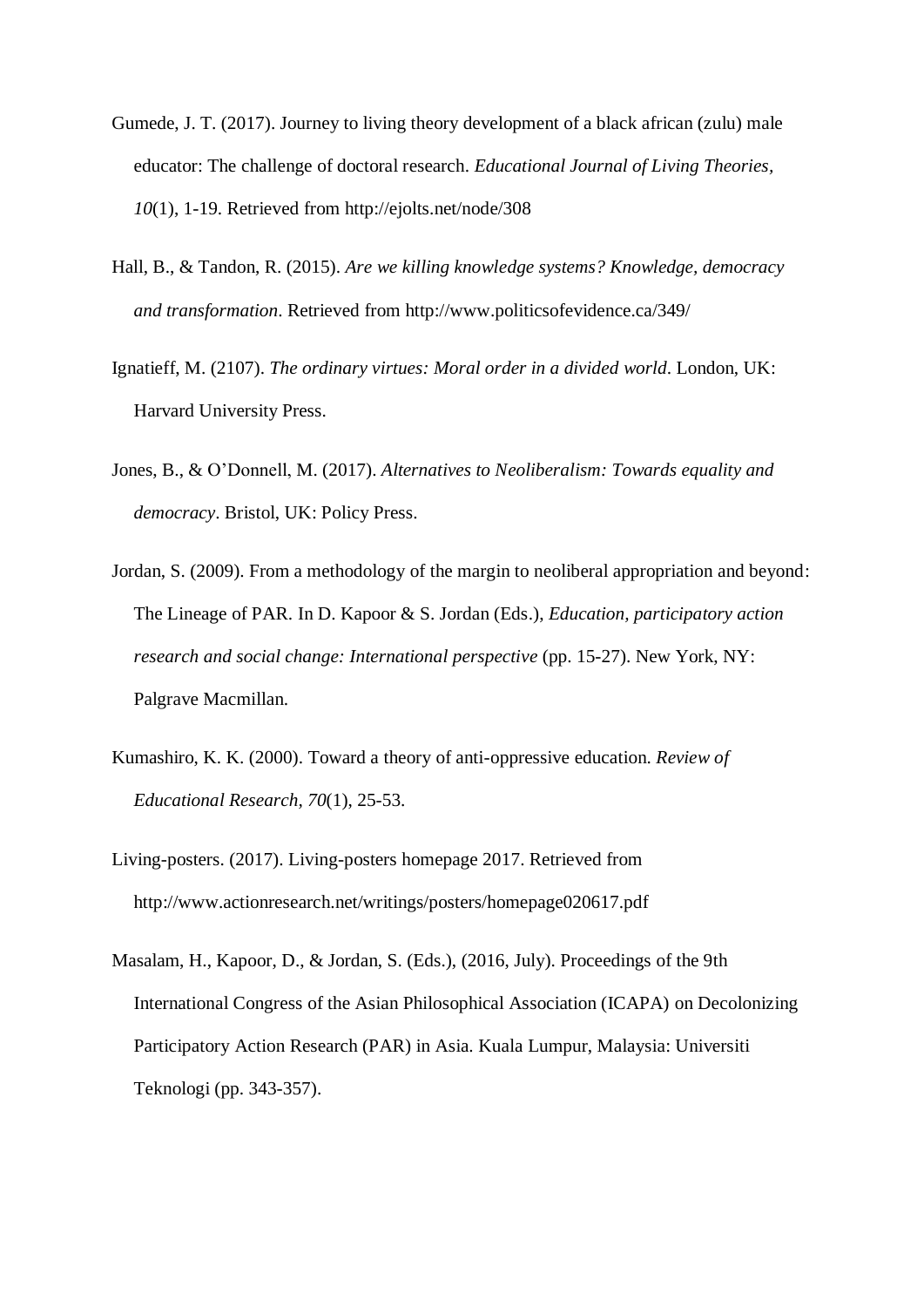- McTaggart, R., Nixon, R., & Kemmis, S. (2017). Critical Participatory Action Research. In L. L. Rowell, C. Bruce, J. M. Shosh, & M. M. Riel (Eds.), *The Palgrave International Handbook of Action Research* (pp. 21-35). New York, NY: Palgrave Macmillan.
- Mertens, D. M. (2008). *Transformative research and evaluation*. New York, NY: Guilford press.
- Rowell, L. L., Bruce, C., Shosh, J. M., & Riel. M. M. (2016). *Palgrave international handbook of action research*. New York, NY: Palgrave Macmillan.
- Rowell, L., Edwards-Groves, C., & Ramos, J. (2016, June). 1st Global Assembly: A brief and a call to participate. *Participation and democratization of knowledge: New convergences for reconciliation.* Cartagena, Colombia. Retrieved from [http://arnawebsite.org/wp](http://arnawebsite.org/wp-content/uploads/2017/04/KMb_Brief_June2016.pdf)[content/uploads/2017/04/KMb\\_Brief\\_June2016.pdf](http://arnawebsite.org/wp-content/uploads/2017/04/KMb_Brief_June2016.pdf)
- Smith, L. T. (2015). Decolonizing knowledge: Toward a critical indigenous research justice praxis. In A. J. Jolivette (Ed.), *Research Justice: Methodologies for Social Change* (pp. 205-210). Bristol, UK:Policy Press*.*
- Tripathy, J. P. (2013). Secondary data analysis: Ethical issues and challenges. *Iranian Journal of Public Health*, *42*(12), 1478-1479.
- Whitehead, J. (2018). *Living Theory Research as a way of life*. Bath, UK: Brown Dog Books.
- Whitehead, J. (2016). Book review: de Sousa Santos, B. (2014) Epistemologies of the South: justice against Epistemicide. London; Paradigm Publishers. *Educational Journal of Living Theories, 9*(2), 87-98.